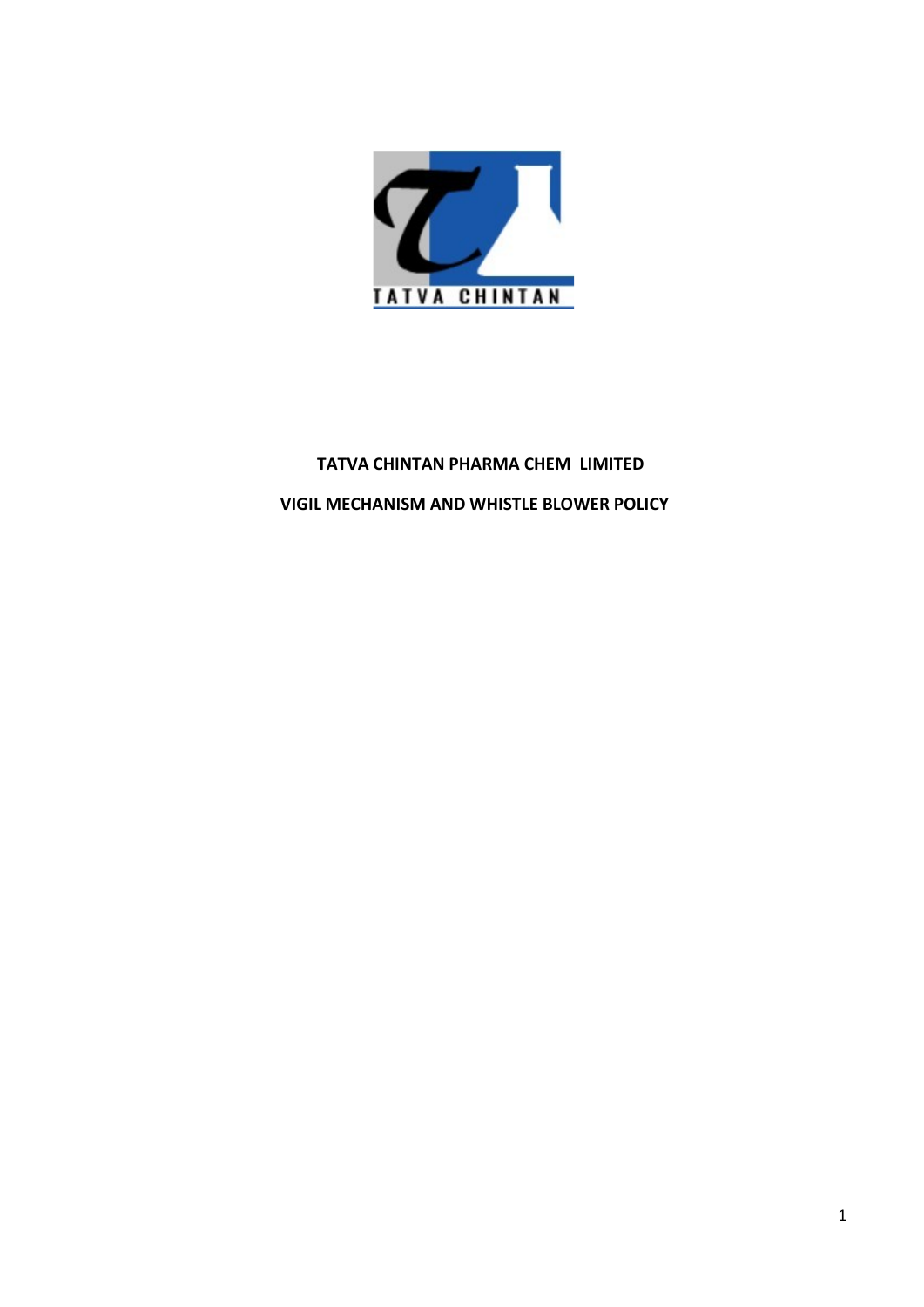| <b>VIGIL MECHANISM AND WHISTLE BLOWER POLICY</b><br><b>Name of Document</b> |
|-----------------------------------------------------------------------------|
| Version<br>2.0                                                              |
| Policy/Code/Manual/Other<br>Policy                                          |
| <b>Effective date of document</b><br>13-03-2021                             |
|                                                                             |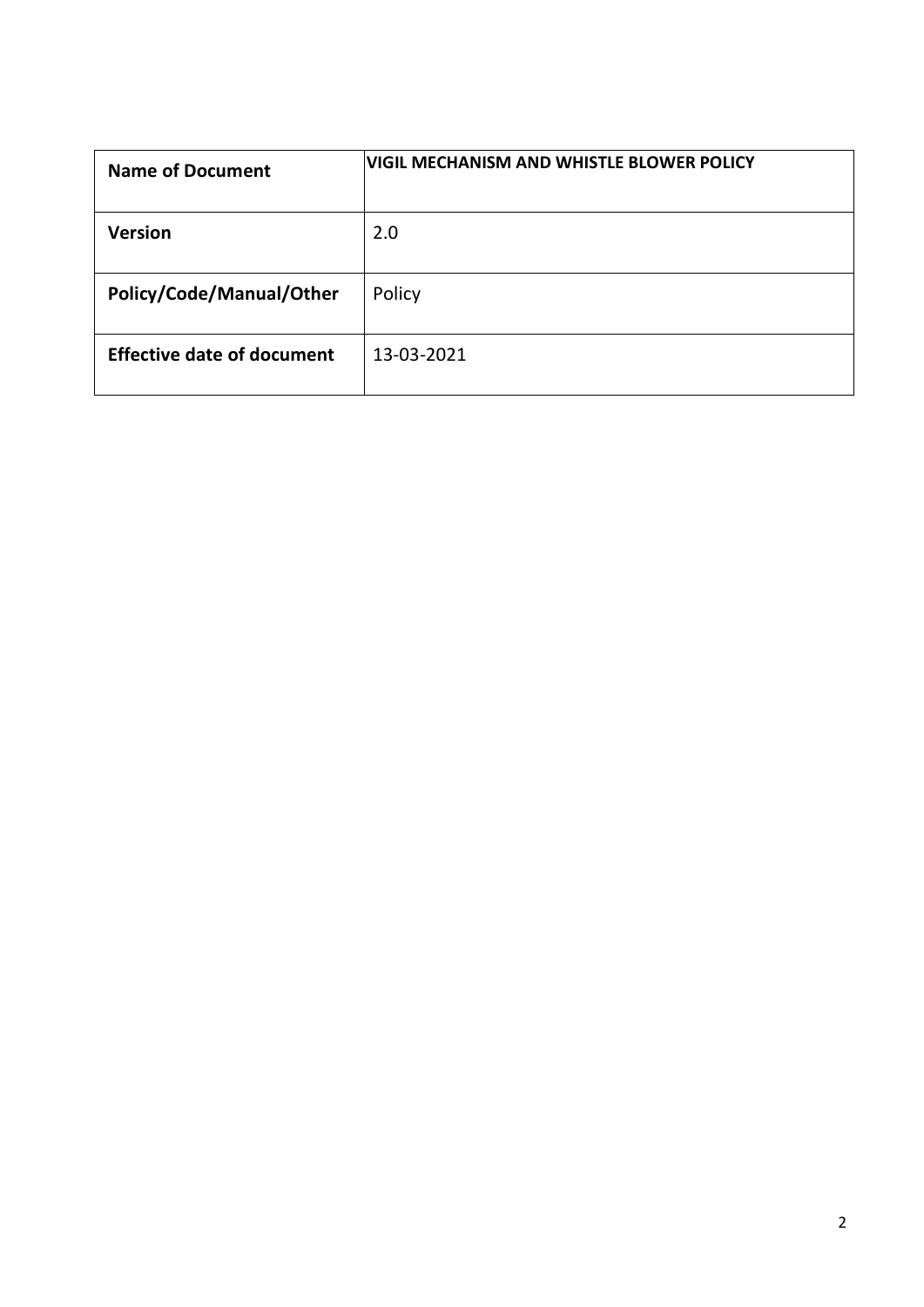# 1. INTRODUCTION

**INTRODUCTION**<br>Tatva Chintan Pharma Chem Limited (TCPCL) is committed to develop a culture whereit is safe for<br>any Whistle Blower to raise concerns about any improvements, unacceptable practice and<br>any event of misconduct **INTRODUCTION**<br>Tatva Chintan Pharma Chem Limited (TCPCL) is committed to develop a culture where it is safe for<br>any Whistle Blower to raise concerns about any improvements, unacceptable practice and<br>any event of misconduct **INTRODUCTION**<br>Tatva Chintan Pharma Chem Limited (TCPCL) is committed to develop a culture where it is safe for<br>any Whistle Blower to raise concerns about any improvements, unacceptable practice and<br>any event of misconduct Company. INTRODUCTION<br>Tatva Chintan Pharma Chem Limited (TCPCL) is committed to develop a culture whereit is safe for<br>any Whistle Blower to raise concerns about any improvements, unacceptable practice and<br>any event of misconduct / **INTRODUCTION**<br>Tatva Chintan Pharma Chem Limited (TCPCL) is committed to develop a culture where it is safe for<br>any Whistle Blower to raise concerns about any improvements, unacceptable practice and<br>any event of misconduct Tatva Chintan Pharma Chem Limited (TCPCL) is committed to develop a culture where it is safe for<br>any Whistle Blower to raise concerns about any improvements, unacceptable practice and<br>any event of misconduct / unethical / **INTRODUCTION**<br>Tatva Chintan Pharma Chem Limited (TCPCL) is committed to develop a culture where it is safe for<br>any Whistle Blower to raise concerns about any improvements, unacceptable practice and<br>any event of misconduct Tatva Chintan Pharma Chem Limited (TCPCL) is committed to develop a cult<br>any Whistle Blower to raise concerns about any improvements, unacany event of misconduct / unethical / improper practices or any other w<br>Company.<br>TCP

behavior. any wurst cover to transe contents about any improvements, transceptable practice and<br>any event of misconduct / unethical / improper practices or any other wrongfulconduct in the<br>Company.<br>TCPCL believes in the conduct of t

# 2. PURPOSE

Exertion in the conduct of the affairs of its constituents in a fair and transparent<br>TCPCL believes in the conduct of the affairs of its constituents in a fair and transparent<br>manner by adopting highest standards of profes TCPCL believes in the conduct of the affairs of its constituents in a fair and transparent<br>manner by adopting highest standards of professionalism, honesty, integrity and ethical<br>behavior.<br>The purpose<br>of this policy is to Frencheris III all conduct of the analis of its constituents in a rail and transparent<br>the purpose of this policy is to articulate the Company's point of view on whistle blowing,<br>the purpose of this policy is to articulate memer by adopting inglesst standards of protessionalismi, nonesty, integrity and ethical<br> **PURPOSE**<br>
The purpose of this policy is to articulate the Company's point of view on whistle blowing,<br>
the process, and the procedu **PURPOSE**<br>The purpose of this policy is to articulate the Company's point of view on whistle blowing,<br>the process, and the procedure to strengthen whistle blowing mechanism at the Company.<br>This policy:<br>Provides a platform The purpose of this policy is to articulate the Company's point of view on whistle blowing,<br>the process, and the procedure to strengthen whistle blowing mechanism at the Company.<br>This policy:<br>This policy:<br>Provides a platfo The purpose of this policy is to articulate the Company's point of view on whistle blowing,<br>the process, and the procedure to strengthen whistle blowing mechanism at the Company.<br>This policy:<br>Provides a platform and mechan This policy:<br>This policy:<br>This policy:<br>This policy:<br>This policy:<br>This policy:<br>This policy:<br>Provides a platform and mechanism for the employees and directors to voice genuine<br>concerns or grievances about unprofessional cond This policy:<br>
Provides a platform and mechanism for the employees and directors to voice genuine<br>
concerns or grievances about unprofessional conduct without fear of reprisal.<br>
It provides an environment that promotes resp Provides a platform and mechanism for the employees and directors to voice genuine<br>concerns or grievances about unprofessional conduct without fear of reprisal.<br>It provides an environment that promotes responsible and prot Provides a platform and mechanism for the employees and directors to voice genuine<br>concerns or grievances about unprofessional conduct without fear of reprisal.<br>It provides an environment that promotes responsible and prot Provides a putual and intectiualism for the employees and uneutcuss to votice genuine<br>the provides an environment that promotes responsible and protected whistele blowing. It<br>the provides an environment that promotes respo It provides an environment that promotes responsible and protected whistle blowing. It<br>enables Employees and Directors about their duty to report any suspected violation of any<br>law that applies to the Company and any suspe

Entations Emproyers and Directors about their duty to report any stay-ected violation of the Group Values or the<br>Company's Code of Conduct or insider trading norms.<br>Above all, it is a dynamic source of information about wh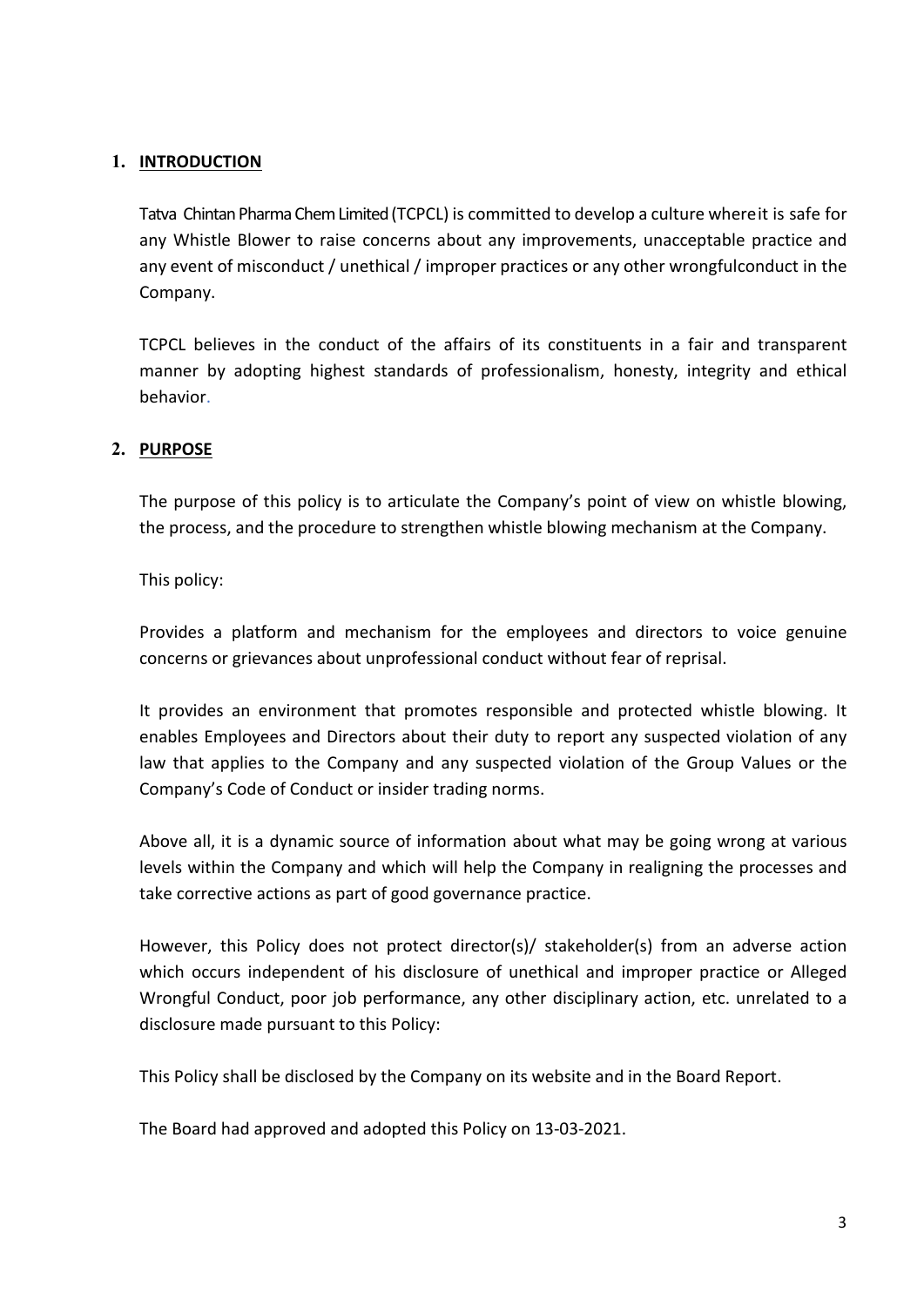# 3. DEFINITIONS

**DEFINITIONS**<br> **A. Adverse Personnel Action**<br>
Means an employment-related act or decision or a failure to take appropriate action<br>
Managerial Personnel which may affect the director(s) /stakeholder(s) employm<br>
including, b **DEFINITIONS**<br> **N. Adverse Personnel Action**<br>
Means an employment-related act or decision or a failure to take appropriate action by<br>
Managerial Personnel which may affect the director(s) /stakeholder(s) employment,<br>
inclu **EXEMITIONS<br>
A. Adverse Personnel Action**<br>
Means an employment-related act or decision or a failure to take appropriate action by<br>
Managerial Personnel which may affect the director(s) /stakeholder(s) employment,<br>
includin **EFINITIONS**<br>**A. Adverse Personnel Action**<br>Means an employment-related act or decision or a failure to take appropriate action by<br>Managerial Personnel which may affect the director(s) /stakeholder(s) employment,<br>including, **DEFINITIONS**<br> **CREMITIONS**<br> **CREMITIONS**<br> **CREMITIONS**<br> **CREMITIONS**<br> **CREMITIONS**<br> **CREMITIONS**<br> **CREMITIONS**<br> **CREMITIONS**<br> **CREMITIONS**<br> **CREMITIONS**<br> **CREMITIONS**<br> **CREMITIONS**<br> **CREMITIONS**<br> **CREMITIONS**<br> **CREMITIONS DEFINITIONS**<br> **A. Adverse Personnel Action**<br> **A. Adverse Personnel Action**<br> **Means an employment-related act or decision or a failure to take appropriate action**<br> **Managerial Personnel which may affect the director(s)** /s **A. Adverse Personnel Action**<br>
Means an employment-related act or decision or a failure to take appropriate action by<br>
Managerial Personnel which may affect the director(s) /stakeholder(s) employment,<br>
including, but not Solution and memployment-related act or decision or a failure to take appropriate action by<br>
Managerial Personnel which may affect the director(s) /stakeholder(s) employment,<br>
intuiding, but not limited to compensation, i Means an employment-related act or decision or a failure to take appropriate action by<br>
Managerial Personnel which may affect the director(s) /stakeholder(s) employment,<br>
including, but not limited to compensation, increme

**EINITIONS**<br> **Adverse Personnel Action**<br> **e**ans an employment-related act or decision or a failure to take appropriate action by<br>
anagerial Personnel which may affect the director(s) /stakeholder(s) employment,<br>
cluding, b **EINITIONS**<br>**Adverse Personnel Action**<br>
enans an employment-related act or decision or a failure to take appropriate action by<br>
anagerial Personnel which may affect the director(s) /stakeholder(s) employment,<br>
cluding, but **EINITIONS**<br>**Adverse Personnel Action**<br>**Adverse Personnel Action**<br>**Example 18 Personnel which may affect the director(s)** /stakeholder(s) employment,<br>cluding, but not limited to compensation, increment, promotion, job loca **ENITIONS**<br> **Adverse Personnel Action**<br> **Adverse Personnel Action**<br> **Example Alleged Wrongful Conduct as illustrated to compensation, increment, promotion, job location, job profile,<br>
cluding, but not limited to compensati** Furtherm an empoyment extent of the director(s) /stateholder(s) employment curve<br>
Managerial Personnel which may affect the director(s) /stateholder(s) employment,<br>
including, but not limited to compensation, increment, p Windepeara Persionine Twinting and the direction increment, promotion, job location, job profile,<br>including, but not limited to compensation, increment, promotion, job location, job profile,<br>immunities, leaves and trainin **B. Alleged wrongful conduct**<br> **B. Alleged wrongful conduct**<br> **Shall mean violation of law, infringement of Company's Ethics and Code of C**<br>
policies, mismanagement, misappropriation of monies, actual or suspected<br>
substa **B. Alleged wrongful conduct**<br>
Shall mean violation of law, infringement of Company's Ethics and Code of Conduct<br>
policies, mismanagement, misappropriation of monies, actual or suspected fraud,<br>
substantial and specific d **S. Alleged wind parally conduct**<br>
Shall mean violation of law, infringement of Company's Ethics and Co<br>
policies, mismanagement, misappropriation of monies, actual or su<br>
substantial and specific danger to public health Shall mean violation of law, infringement of Company's Ethics and Code of<br>
policies, mismanagement, misappropriation of monies, actual or suspected<br>
substantial and specific danger to public health and safety or abuse of Falsification or lawy, illining permetic v company starts and cose or conduct<br>policies, mismanagement, misappropriation of monies, actual or suspected fraud,<br>substantial and specific danger to public health and safety or

- 
- 
- 
- 
- assets;
- 
- 
- 
- 
- 
- solicitation and specific drame providents of the mornes, accuse of authority.<br>
Alleged Wrongful Conduct as illustrated below may include but is not limited to:<br>
> Forgery, falsification or alteration of documents;<br>
> Unau sussination and spectro cranger to poton treation and stacty of abuse or adminity.<br>
Alleged Wrongful Conduct as illustrated below may include but is not limited to:<br>
Forgery, falsification or atteration of documents;<br>
Frau Example to the mission or alteration of documents;<br>
Forgery, falsification or alteration of documents;<br>
Unauthorized alteration or manipulation of computer files internet data;<br>
Fraudulent reporting, willful material misre in Forgery, falsification or alteration of documents;<br>
→ Unauthorized alteration or manipulation of computer files internet data;<br>
→ Fraudulent reporting, willfull material misrepresentation;<br>
→ Pursuit of a benefit or a Anar Constraint of the control of computer files internet data;<br>
A Unauthorized alteration or manipulation of computer files internet data;<br>
A Unauthorized abenefit or advantage in violation of the Company's interest;<br>
A Fraudulent reporting, will<br>full material misrepresentation; Fraudulent reporting, will<br>full material misrepresentation;<br> $\triangleright$  Prusuit of a benefit or advantage in violation of the Company's interest;<br> $\triangleright$  Misappropriat Fraculate it epotiting, with interest in this persecutation,<br>  $\triangleright$  Providit of a benefit or advantage in violation of the Company's interest;<br>  $\triangleright$  Misappropriation/misuse of Company's resources, like funds, supplies, A invision of a beneficity and consideration of the company's interest,<br>  $\triangleright$  Misappropriation/misuse of Company's resources, like funds, supplies, vehicles or other<br>
assets;<br>  $\triangleright$  Invarthorized release of proprietary **SASEST:**<br>
Sumproper use of authority;<br>  $\triangleright$  Theft of cash;<br>  $\triangleright$  Theft of cash;<br>  $\triangleright$  Theft of goods/services;<br>  $\triangleright$  Falsification, destruction of Company records;<br>  $\triangleright$  Solicitation accepting/ giving, Kickback For the same of admining,<br>  $\triangleright$  Unauthorized release of proprietary information;<br>  $\triangleright$  Theft of cash;<br>  $\triangleright$  Theft of goods/services;<br>  $\triangleright$  Falsification, destruction of Company records;<br>  $\triangleright$  Solicitation accept From Casar,<br>
From Casar,<br>
The formula grades is experimented in the spotter of company records;<br>  $\triangleright$  Falsification, destruction of Company records;<br>  $\triangleright$  Solicitation accepting/ giving, Kickbacks, bribes, expensive g
- 
- 
- 
- 
-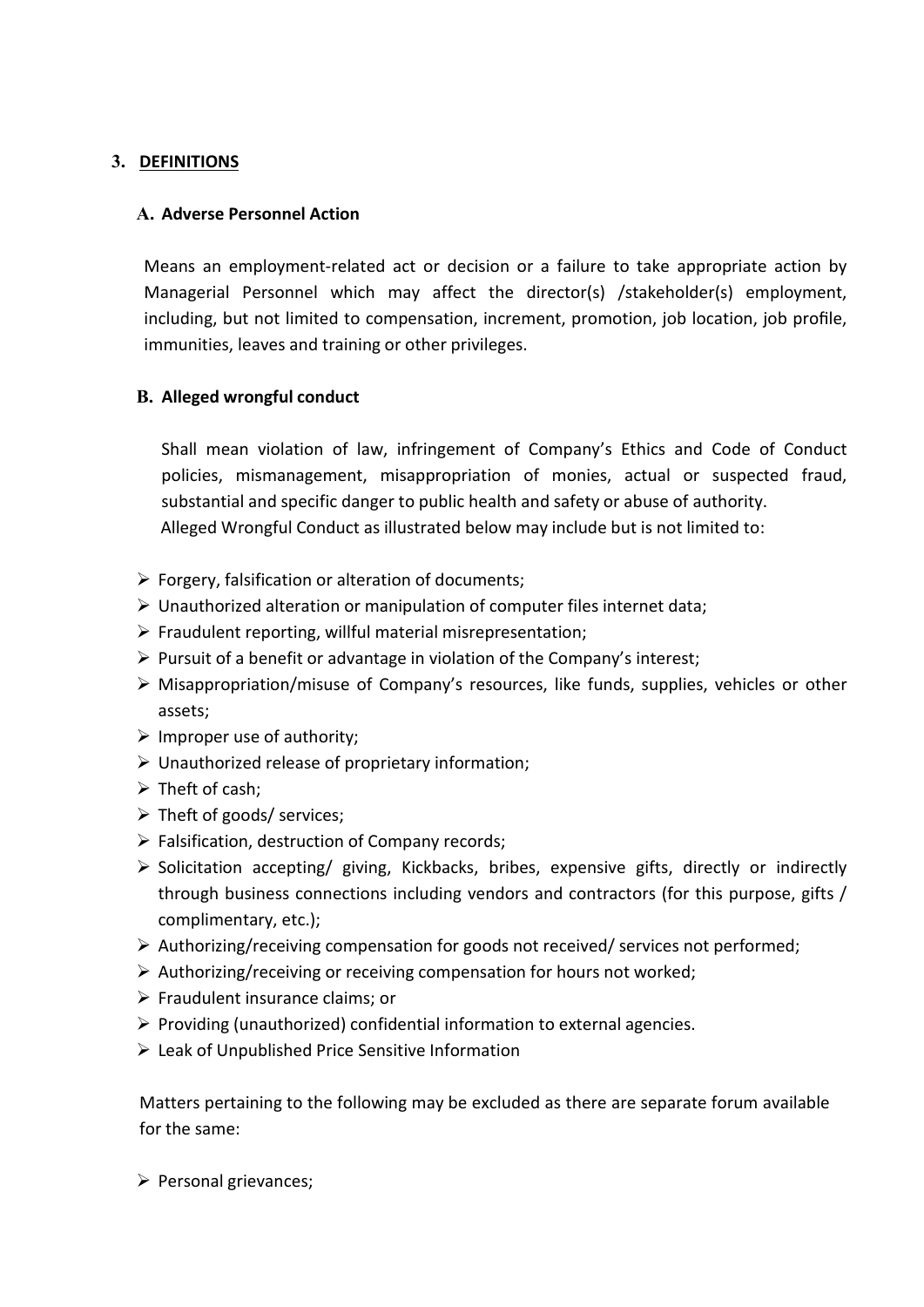- 
- 
- 
- <ul>\n<li>▶ Dissatification with appraisals and rewards;</li>\n<li>▶ Complaints relating to service conditions;</li>\n<li>▶ Sexual harasment;</li>\n<li>▶ Suggestions for improving operational efficiencies</li>\n</ul> in Dissatisfaction with appraisals and rewards;<br>
⇒ Complaints relating to service conditions;<br>
⇒ Sexual harassment;<br>
⇒ Suggestions for improving operational efficiencies<br>
at of exclusions Sexual harassment;<br>
Sexual harassment;<br>
Sexual harassment;<br>
Sexual harassment;<br>
Suggestions for improving operational efficiencies<br>
Suggestions for improving operational efficiencies<br>
Sut of exclusions

 $\triangleright$  Dissatisfaction with appraisals and rewards;<br>  $\triangleright$  Complaints relating to service conditions;<br>  $\triangleright$  Suggestions for improving operational efficiencies<br>  $\pm$  of exclusions<br>  $\pm$  of exclusions<br>
e following types → Dissatisfaction with appraisals and rewards;<br>
→ Complaints relating to service conditions;<br>
→ Sexual harassment;<br>
→ Suggestions for improving operational efficiencies<br>
List of exclusions<br>
The following types of complai

- 
- 
- interal Summary Dissatisfaction with appraisals and rewards;<br>
⇒ Complaints relating to service conditions;<br>
⇒ Suggestions for improving operational efficiencies<br>
<br>
List of exclusions<br>
The following types of complaints wil independent with appraisals and rewards;<br>
⇒ Somplaints relating to service conditions;<br>
⇒ Sexual harassment;<br>
⇒ Suggestions for improving operational efficiencies<br>
to fexclusions<br>
e following types of complaints will ord
	- independent of the are completed to the date on which the scheme of the scheme of the scheme of the scheme of the scheme of the scheme of the scheme of the scheme of the scheme of the scheme of the scheme of the scheme o independent with appraisals and rewards;<br>
	independents relating to service conditions;<br>
	independent of Excussions for improving operational efficiencies<br>
	into the exclusions<br>
	independing types of complaints will ordinari Dissatisfaction with appraisals and rewards;<br>Complaints relating to service conditions;<br>Sexual harassment;<br>Suggestions for improving operational efficiencies<br>fexclusions<br>following types of complaints will ordinarily not be
	- Dissatisfaction with appraisals and rewards;<br>Sexual harassment;<br>Sexual harassment;<br>Suggestions for improving operational efficiencies<br>fexclusions<br>ollowing types of complaints will ordinarily not be considered and taken up: Any mathems of the date one of the date one of the products of the sexual harassment;<br>  $\triangleright$  Suggestions for improving operational efficiencies<br>  $\triangleright$  Suggestions for improving operational efficiencies<br>
	e following type Formulation with exploration of the conditions;<br>
	<br>
	A Complaints relating to service conditions;<br>
	<br>
	Sexual harassment;<br>
	<br>
	Sexual harassment;<br>
	<br>
	Sexual harassment;<br>
	<br>
	Sexual harassment;<br>
	<br>
	Complaints that are Illegible , i

Complaints relating to service conductins,<br>
Sexual harassment;<br>
Suggestions for improving operational efficiencies<br>
fexclusions<br>
Ilolwing types of complaints will ordinarily not be considered and taken up:<br>
Complaints that C. Audit Committee<br>
Means the Audit Comparison and the Considered and taken<br>
Complaints that are Illegible , if handwritten<br>
Complaints that are Illegible , if handwritten<br>
Complaints that are Trivial or frivolous in natu f exclusions<br>
sollowing types of complaints will ordinarily not be considered and taken up:<br>
Complaints that are Illegible, if handwritten<br>
Complaints that are Trivial or frivolous in nature<br>
Matters which are pending befo Exacusions<br>
Complaints that are lllegible, if handwritten<br>
Complaints that are lllegible, if handwritten<br>
Complaints that are Trivial or frivolous in nature<br>
Matters which are pending before a court of Law, State, National Islowing types of complaints will ordinarily not be considered and taken up:<br>
Complaints that are Illegible, if handwritten<br>
Complaints that are Trivial or frivolous in nature<br>
Matters which are pending before a court of L

ightaris that are Illegible, if handwritten<br>
⇒ Complaints that are Trivial or frivolous in nature<br>
⇒ Matters which are pending before a court of Law, State, Nationa<br>
Commission, Tribunal or any other judiciary or sub judi Complaints that are megnole, in individual in<br>the Complaints that are Trivial or frivolous in nature<br>Matters which are pending before a court of Law, State, National Human Rights<br>Commission, Tribunal or any other judiciary Compannis to the rivior of communication of Unethical and Improper Practices or any other publical and my other judiciary body<br>Any matter that is very old from the date on which the act constituting violation, salleged to Valuet is within are pentulige detore is court of tawy, state, reation infiniting violation,<br>Commission, Tribunal or any other judicity or sub judiciary body<br>Any matter that is very old from the date on which the act const Commission, inioninal of any tourier joutines then the dist on which the act constituting violation, salleged to have been committed<br>sue raised, relates to service matters or personal grievance (such as increment,<br>promotio singled to have been committed<br>salleged to have been committed<br>ssue raised, relates to service matters or personal grievance (such as increment,<br>promotion, appraisal etc) also any customer/product related grievance.<br>Audit sare gualor or ever-communication<br>save raised, relates to service matters or personal grievance (such as increment,<br>promotion, appraisal etc) also any customer/product related grievance.<br>Audit Committee<br>Means the Audit Com sale raised, relates to service intentions or personal grievance (such as internet<br>promotion, appraisal etc) also any customer/product related grievance.<br> **Audit Committee**<br>
Means the Audit Committee of Directors constitut Nuan Committee of Directors constituted by the Board of Directors of the Company in accordance with provision of the Companies Act 2013, read with Regulation 18 of the SEBI (Listing Obligations and Disclosure Requirements) Drectory, samenouents, state decired to external interpretation of the state of reading the diversion references or any other<br>Alleged Wrongful Conduct. Good faith shall be deemed lacking when the director(s)<br>/stakeholder(s reassounce cass for communication to incriminal and improper Fractices of any other Alleged Wrongful Conduct. Good faith shall be deemed lacking when the director(s) /stakeholder(s) do not have personal knowledge or a fact

## E. Policy

# F. Stakeholder(s)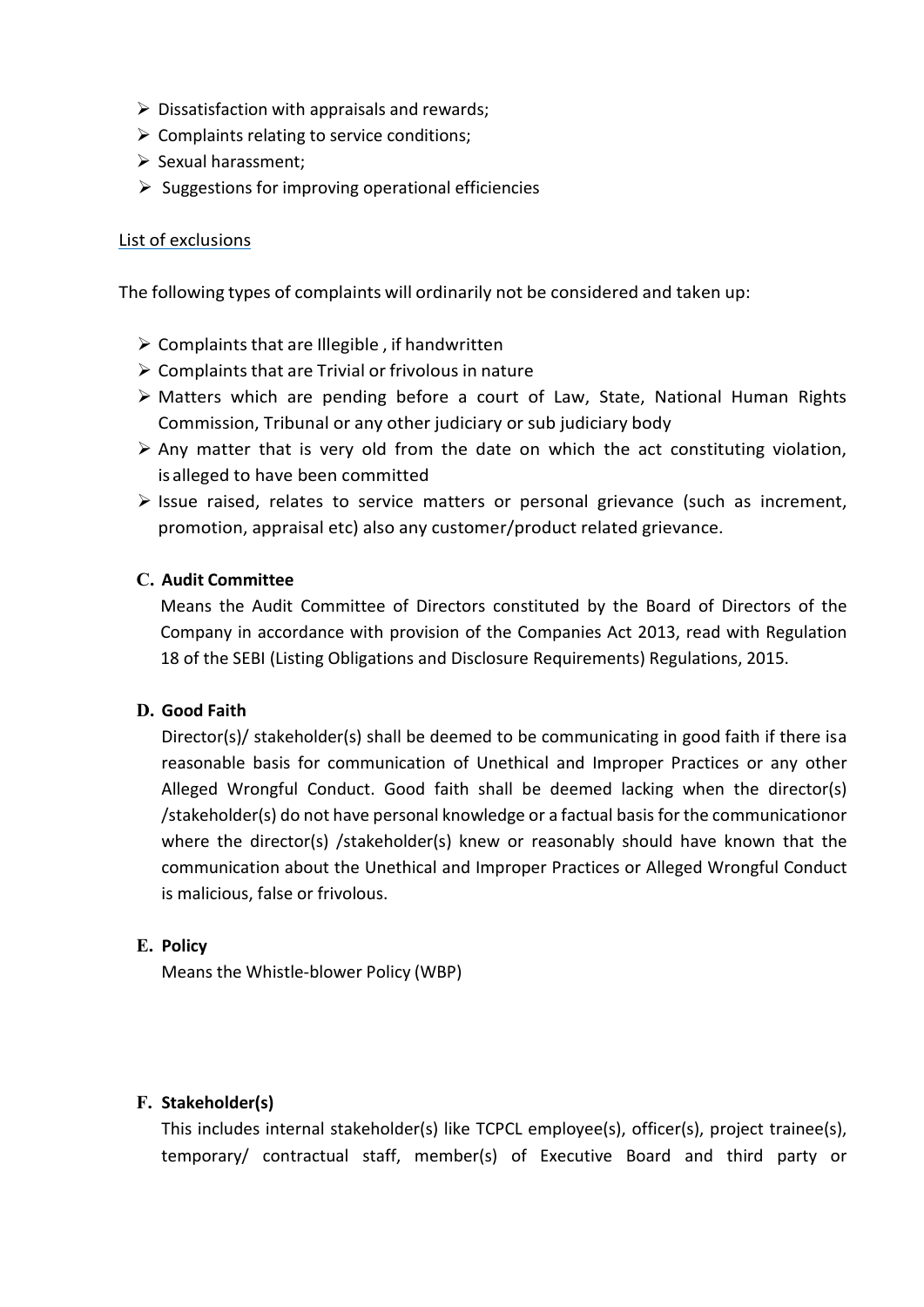representative(s) or agent(s), working or acting on behalf of TCPCL and includes each of<br>their employees, partners, directors, trustees and owners.<br>**Unethical and Improper Practices**<br>Shall mean representative(s) or agent(s), working or acting on behalf of TCPCL and includes each of<br>their employees, partners, directors, trustees and owners.<br>**Unethical and Improper Practices**<br>Shall mean —<br>a) An act which does not c representative(s) or agent(s), working or acting on behalf of TCPCL and includes each of<br>their employees, partners, directors, trustees and owners.<br>G. Unethical and Improper Practices<br>Shall mean —<br>a) An act which does not representative(s) or agent(s), working or acting on behalf of TCPCL and inclu<br>their employees, partners, directors, trustees and owners.<br>**Unethical and Improper Practices**<br>Shall mean —<br>a) An act which does not conform to a presentative(s) or agent(s), working or acting on behalf of TCPCL and includes each of<br>eir employees, partners, directors, trustees and owners.<br>**nethical and Improper Practices**<br>all mean —<br>a) An act which does not conform sentative(s) or agent(s), working or acting on behalf of TCPCL and includes<br>employees, partners, directors, trustees and owners.<br>hical and Improper Practices<br>mean —<br>An act which does not conform to approved standards of so presentative(s) or agent(s), working or acting on behalf of TCPCL and includes each of<br>eir employees, partners, directors, trustees and owners.<br>all mean —<br>a) An act which does not conform to approved standards of social an

- 
- 
- 
- 
- presentative(s) or agent(s), working or acting on behalf of TCPCL and includes each of<br>eir employees, partners, directors, trustees and owners.<br>**nethical and Improper Practices**<br>all mean —<br>a) An act which does not conform presentative(s) or agent(s), working or acting on behalf of TCPCL and includes each of<br>eir employees, partners, directors, trustees and owners.<br>nethical and Improper Practices<br>all mean —<br>a) An act which does not conform to representative(s) or agent(s), working or acting on behalf of TCPCL and includes each of<br>their employees, partners, directors, trustees and owners.<br> **G. Unethical and Improper Practices**<br>
Shall mean —<br>
a) An act which does representative(s) or agent(s), working or acting on behalf of TCPCL and includes each of<br>their employees, partners, directors, trustees and owners.<br> **Unethical and Improper Practices**<br>
a) An act which does not conform to a representative(s) or agent(s), working or acting on behalf of TCPCL and includes each of<br>their employees, partners, directors, trustees and owners.<br>
Unethical and Improper Practices<br>
Shall mean —<br>
a) An act which does not representative(s) or agent(s), working or acting on behalf of TCPCL and includes each of<br>their employees, partners, directors, trustees and owners.<br>
Unethical and **Improper Practices**<br>
Shall mean —<br>
a) An act which does no Epiesentative(a) or egent(a), working or acting ori beliant or terct and include<br>heir employees, partners, directors, trustees and owners.<br>
Jnethical and Improper Practices<br>
Shall mean —<br>
a) An act which does not conform t **Jnethical and Improper Practices**<br>
Shall mean —<br>
a) An act which does not conform to approved standards of social and professions<br>
behavior; or<br>
b) An act which leads to unethical business practices; or<br>
c) Improper or u (i) An act which does not conform to approved standards of social and professional<br>
balalmean —<br>
a) An act which does not conform to approved standards of social and professional<br>
behavior; or<br>
c) Improper or unethical con mean<br>An act which does not conform to approved standards of social and profe<br>behavior; or<br>An act which leads to unethical business practices; or<br>Improper or unethical conduct; or<br>Breach of etiquette or morally offensive be (v) An act which leads to unethical business practices; or<br>
b) An act which leads to unethical business practices; or<br>
c) Improper or unethical conduct; or<br>
d) Breach of etiquette or morally offensive behavior, etc.<br> **Unpu** Content winderstay to unetime bussiness plactices, or<br>
c) Improper or unethical conduct; or<br>
d) Breach of etiquette or morally offensive behavior, etc.<br> **H. "Unpublished Price Sensitive Information" or "UPSI"** means any in (a) blead of etiquette of motally differed and of etiquety (etc.<br>
(a) blead of etiquete of motally differed and of  $\sim$  (UPSI" means any inform<br>
the company or its securities, directly or indirectly, that is not generall<br> "Unpublished Price Sensitive Information" or "UPSI" means any information, relating to<br>the company or its securities, directly or indirectly, that is not generally available which<br>upon becoming generally available, is like
	-
	- (ii) dividends;
	-
	-
	-

or<br>
or company or its securities, directly or indirectly, that is not generally available which<br>
upon becoming generally available, is likely to materially affect the price of the securities<br>
and shall, ordinarily includin Or Group Varias Controllary and the company of the completed the price of the securities<br>and shall, ordinarily including but not restricted to, information relating to the following:<br>(i) financial results;<br>(ii) dividends;<br> sprot becoming generally available, is meety to indeclining antect the pince of the securines<br>and shall, ordinarily including but not restricted to, information relating to the following:<br>(i) dividends;<br>(ii) ohivedens;<br>(ii

(ii) dividents;<br>
(iii) change in capital structure;<br>
(iv) mergers, de-mergers, acquisitions, delisting, disposals and expansion of business and<br>
such other transactions;<br>
(v) changes in key managerial personnel<br>
Whistle bl (ii) othaques,<br>
(iii) change in capital structure;<br>
(iv) mergers, de-mergers, acquisitions, delisting, disposals and expansion of business and<br>
such other transactions;<br>
(v) changes in key managerial personnel<br>
Whistle blo (iv) mergers, de-mergers, acquisitions, delisting, disposals and expansion of business and<br>such other transactions;<br>(v) changes in key managerial personnel<br>Mistle blower<br>Mistle blower<br>Mistle blower<br>defined and<br>activity or (iv) meters are them interesting, the Securities and Exploration of Districts and the Securities and Cyclosure<br>
Such other transactions;<br>
(v) changes in key managerial personnel<br>
Shall mean-<br>
Any Employee or Director who d (v) changes in key managerial personnel<br>
Whistle blower<br>
Shall mean-<br>
Any Employee or Director who discloses or demonstrates an evidence of an unethical<br>
activity or any conduct that may constitute breach of the Company's (v) changes in key managenar personner<br>
and whistle blower<br>
Shall mean-<br>
Any Employee or Director who discloses or demonstrates an evidence of an unethical<br>
activity or any conduct that may constitute breach of the Company Whistle blower<br>Any Employee or Director who discloses or demonstrates an evidence of an unethical<br>activity or any conduct that may constitute breach of the Company's Code of Conduct<br>or Group Values. This whistleblower has Shall mean-<br>
Shall mean-<br>
Any Employee or Director who discloses or demonstrates an evidence of an unethical<br>
activity or any conduct that may constitute breach of the Company's Code of Conduct<br>
or Group Values. This whist Any Employee of Detector wind usedess of demonstrates are evidented of a formulation of Groupt Values. This whistleblower has come to the decision to make a disclosure or express a genuine concern /grievance/allegations, a activity that y contuct that may consisted with the complete of Group Values. This whistleblower has come to the decision to make a disclosure or express a genuine concern /grievance/allegations, after a lot of thought.<br>Di

## 4. APPLICABILITY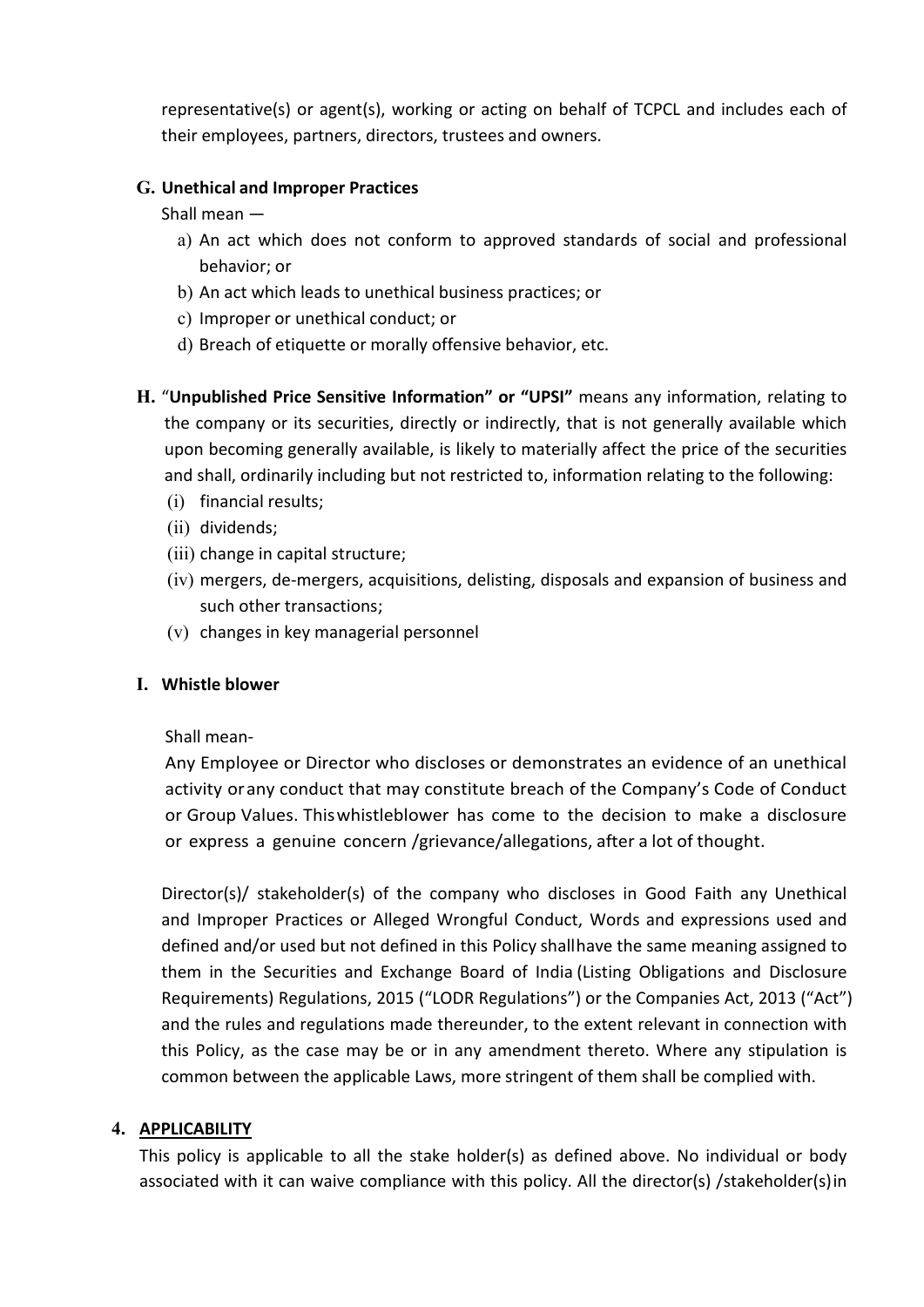- each of the jurisdictions in which TCPCL operates are expected to follow this policy in addition to the applicable laws and regulations of the respective jurisdiction.<br>• This policy is applicable to all the Units/Zones in each of the jurisdictions in which TCPCL operates are expected to follow this policy in<br>addition to the applicable laws and regulations of the respective jurisdiction.<br>• This policy is applicable to all the Units/Zones in Directors.
- 

ach of the jurisdictions in which TCPCL operates are expected to follow this policy in<br>ddition to the applicable laws and regulations of the respective jurisdiction.<br>This policy is applicable to all the Units/Zones in Indi of the jurisdictions in which TCPCL operates are expected to follow this policy in tion to the applicable laws and regulations of the respective jurisdiction.<br>This policy is applicable to all the Units/Zones in India, incl each of the jurisdictions in which TCPCL operates are expected to follow this policy in<br>addition to the applicable laws and regulations of the respective jurisdiction.<br>
• This policy is applicable to all the Units/Zones in the interior of the jurisdictions in which TCPCL operates are expected to follow this policy in<br>addition to the applicable laws and regulations of the respective jurisdiction.<br>• This policy is applicable to all the Units/2

each of the jurisdictions in which TCPCL operates are expected to follow this policy<br>addition to the applicable laws and regulations of the respective jurisdiction.<br>
• This policy is applicable to all the Units/Zones in In each of the jurisdictions in which TCPCL operates are expected to follow this policy in<br>addition to the applicable laws and regulations of the respective jurisdiction.<br>• This policy is applicable to all the Units/Zones in each of the jurisdictions in which TCPCL operates are expected to follow this policy in<br>addition to the applicable laws and regulations of the respective jurisdiction.<br>• This policy is applicable to all the Units/Zones in each of the jurisdictions in which TCPCL operates are expected to follow this policy in<br>addition to the applicable laws and regulations of the respective jurisdiction.<br>
• This policy is applicable to all the Units/Zones in Committee.

• This policy is applicable to all the Units/Zones in India, including all employees and<br>Directors.<br>• This policy is equally applicable to Third parties to report a concern related to a<br>potentialviolation of the Company Co This policial and the comparison in mate, mateuring an employees and<br>directors.<br>This policy is equally applicable to Third parties to report a concern related to a<br>potential violation of the Company Code of Conduct.<br>Terms or This policy is equally applicable to Third parties to report a concern related to a<br>potentialviolation of the Company Code of Conduct.<br>Terms that have not been defined in this Policy shall have the same meaning assigned The potential violation of the Company Code of Conduct.<br>
Terms that have not been defined in this Policy shall have the same meaning assigned to<br>
them in the Companies Act 2013 and/or SEBI Act and/or any other SEBI Regulat Terms that have not been defined in this Policy shall have the same meaning assigned to<br>Terms that have not been defined in this Policy shall have the same meaning assigned to<br>them in the Companies Act 2013 and/or SEBI Act This under the Companies Act 2013 and/or SEBI Act and/or any other Samended from time to time.<br>
This policy is an internal policy on disclosure by Directors stakeholder(s) (mproper Practices or wrongful conduct. This also

This policy is an internal policy on disclosure by Directors stakeholder(s) of any Unethicaland<br>This policy is an internal policy on disclosure by Directors stakeholder(s) of any Unethicaland<br>supervisor (manager or in case This policy is an internal policy on disclosure by Directors stakeholder(s) of any Unethicaland<br>
Improper Practices or wrongful conduct. This also provides a mechanism for reportingto the<br>
supervisor / manager or in case i This policy is an internal policy on disclosure by Directors stakeholder(s) of any Unethicaland<br>
Improper Practices or wrongful conduct. This also provides a mechanism for reportingto the<br>
supervisor / manager or in case i Improper Practices or wrongful conduct. This also provides a mechanism for reporting to the supervisor / manager or in case it involves Managerial Personnel, access to the Audit Committee.<br>This Policy prohibits the Company my per ractices or who and provider of the Company from taking any adverse attion against its director(s)/stakeholder(s) for disclosing in Good Faith any Unethical and Improper Practices<br>or Alleged Wrongful Conduct to the Survivors of information company from taking any adverse action against its director(s)/stakeholder(s) for disclosing in Good Faith any Unethical and Improper Practices or Alleged Wrongful Conduct to the Audit Committee. A This Policy prohibits the Company from taking any adverse<br>director(s)/stakeholder(s) for disclosing in Good Faith any Unethical a<br>or Alleged Wrongful Conduct to the Audit Committee. Any Directors<br>whom any Adverse Personnel The director(s)/stakeholder(s) for disclosing in Good Faith any durethical and Improper Practices<br>or Alleged Wrongful Conduct to the Audit Committee. Any Directors stakeholder(s) against<br>whom any Adverse Personnel Action h be or Alleged Wrongful Conduct to the Audit Committee. Any Directors stakeholder(s) against<br>whom any Adverse Personnel Action has been taken due to his disclosure of information<br>under this Policy may approach the Audit Com of menged wrought contact to the Auto-Comminteet. Any protectors assessing and whom any Adverse Personnel Action has been taken due to his disclosure of information under this Policy may approach the Audit Committee.<br> **FAL FALSE COMPLAINTS**<br> **FALSE COMPLAINTS**<br> **A** Director(s)/ stakeholder(s) who knowingly make false allegations of Unethical Practices or Alleged Wrongful Conduct to the Audit Committee shall be subjectted<br>
Practices or Alleg **EXECT COMETATEST**<br>A Director(s)/ stakeholder(s) who knowingly make false allegations of Unethical and Improper<br>Practices or Alleged Wrongful Conduct to the Audit Committee shall be subjectto disciplinary<br>policies and proc is increasing that all the should be all the should be subject to disciplinary<br>Practices or Alleged Wrongful Conduct to the Audit Committee shall be subject to disciplinary<br>action, up to and including termination of employ action, up to and including certification of employment in accordance with columnation<br>policies and procedures. Further, this Policy may not be used as a defense by<br>disclosure of information by him and for legitimate reaso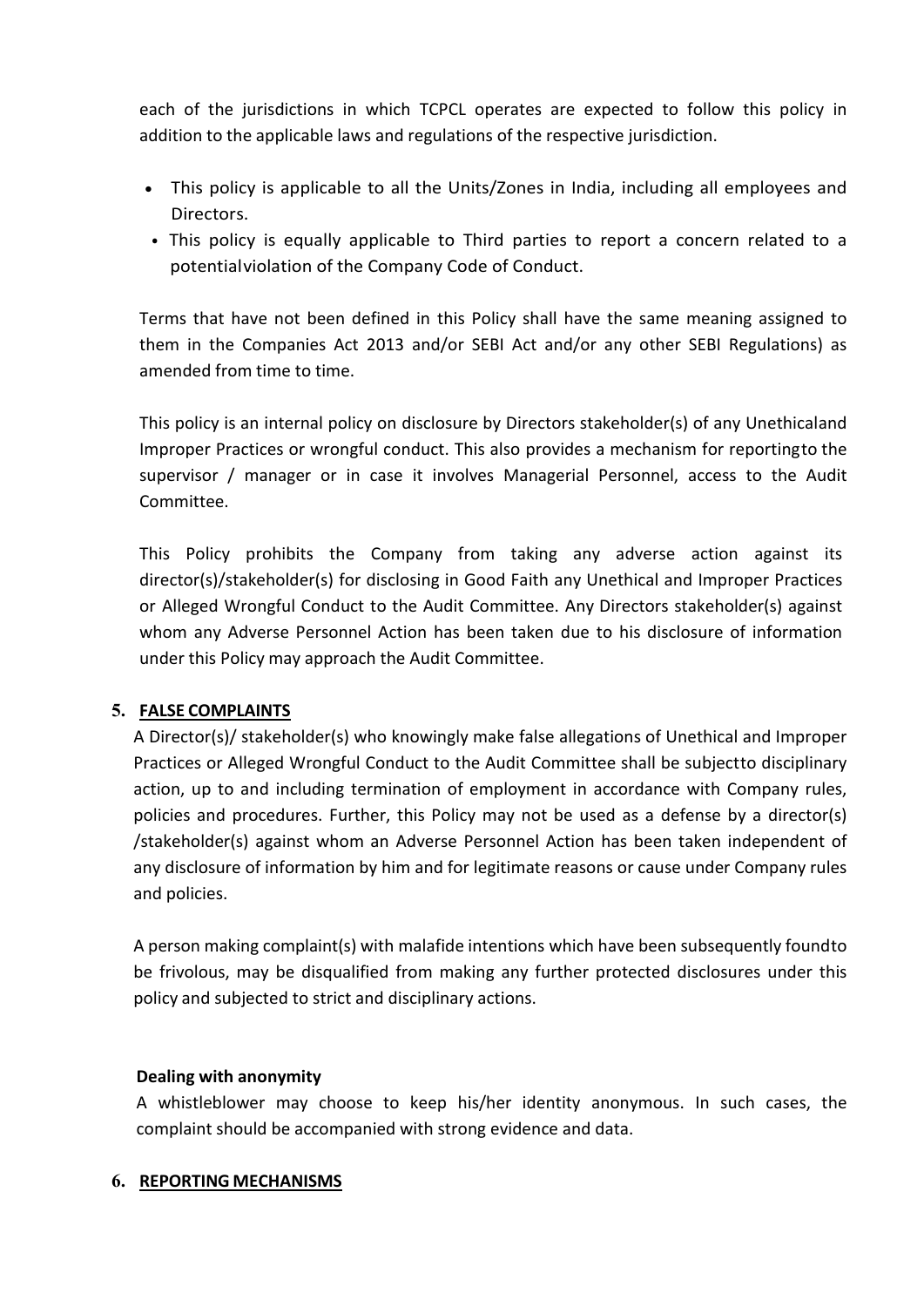It is the duty of all directors and employees to notify the Company if they observe, or learn of,<br>any Unethical and Improper Practices. Failure to promptly raise a known or suspected<br>violation is considered an unethical be It is the duty of all directors and employees to notify the Company if they observe, or learn of,<br>any Unethical and Improper Practices. Failure to promptly raise a known or suspected<br>violation is considered an unethical be It is the duty of all directors and employees to notify the Company if they observe, or learn of,<br>any Unethical and Improper Practices. Failure to promptly raise a known or suspected<br>violation is considered an unethical be It is the duty of all directors and employees to notify the Company if they observe, or learn of,<br>any Unethical and Improper Practices. Failure to promptly raise a known or suspected<br>violation is considered an unethical be It is the duty of all directors and employees to notify the Company if they observe, or learn of,<br>any Unethical and Improper Practices. Failure to promptly raise a known or suspected<br>violation is considered an unethical be It is the duty of all directors and employees to notify the Company if they observe, or lear<br>any Unethical and Improper Practices. Failure to promptly raise a known or suspec<br>violation is considered an unethical behavior.<br> It is the duty of all directors and employees to notify the Company if they observe, or learn of,<br>any Unethical and Improper Practices. Failure to promptly raise a known or suspected<br>violation is considered an unethical be It is the duty of all directors and employees to notify the Company if they observe, or learn of,<br>
any Unethical and Improper Practices. Failure to promptly raise a known or suspected<br>
violation is considered an unethical It is the duty of all directors and employees to notify the Company if they observe, or learn of,<br>any Unethical and Improper Practices. Failure to promptly raise a known or suspected<br>violation is considered an unethical be

- 
- 
- It is the duty of all directors and employees to notify the Company if they observe, or learn of,<br>
any Unethical and Improper Practices. Failure to promptly raise a known or suspected<br>
violation is considered an unethical It is the duty of all directors and employees to notify the Company if they observe, or learn of, any Unethical and Improper Practices. Failure to promptly raise a known or suspected violation is considered an unethical be It is the duty of all directors and employees to notify the Company if they observe, or learn of,<br>any Unethical and Improper Practices. Failure to promptly raise a known or suspected<br>violation is considered an unethical be The State court of an uncelectors and employees to incruit the Company in the Vousselve, or learn or,<br>any Unethical and Improper Practices. Failure to promptly raise a known or suspected<br>violation is considered an unethica ary ontention is imploper ratcuces. Training to ploting the antiomistion is considered an unerthical behavior.<br>All TCPCL directors/ stakeholder(s) must report in good faith or on the basis of a reasonable belief attempted, All TCPCL directors/ stakeholder(s) must report in good faith or on the basis of a reasonable<br>belief attempted, suspected and actual bribery, or any violation of or weakness to Audit<br>Committee as soon as possible.<br>It shall

First Critections, statemotical principle and actual bribery, or any violation of or weakness to Audit Committee as soon as possible.<br>
It shall be directly reported through any of the below channel:<br>
by writing a letter an Let thall be directly reported through any of the below channel:<br>
Although a letter and email to the Chairman, Audit Committee at Tatva Chintan Pharma<br>
Chem Limited, Plot No: 353, Makarpura GIDC, Vadodara -390010, Gujarat, It shall be directly reported through any of the below channel:<br>
by writing a letter and email to the Chairman, Audit Committee at Tatva Chintan Pharma<br>
Chem Limited, Plot No: 353, Makarpura GIDC, Vadodara -390010, Gujarat It shan be unectly reported antogramy or the below channel.<br>
Dy writing a letter and email and letter to Chief Financial officer of the company on<br>
Dy sending an email and letter to Chief Financial officer of the company o by writing a letter and email to the Chairman, Audit Committee at Tatva Chintan Pharma<br>Chem Limited, Plot No: 353, Makarpura GIDC, Vadodara -390010, Gujarat, India; or<br>by sending an email and letter to Chief Financial offi by wring a return and to the charge. Comparison, A would commined at reave chines of the company of finance@tatvachintan.com; or by sending an email and letter to Chief Financial officer of the company on finance@tatvachin Entri Limited, rolchost, 250, was appuared uncertail and letter to Chief Financial officer of the company on finance@tatvachintan.com; or<br>by sending a complaint letter in a sealed envelope marked "Private and Confidential" by sending and remain and retter to Chier Thianclean oniter of the<br>tinance@tatvachintan.com; or<br>thy sending a complaint letter in a sealed envelope marked "Private and Confic<br>Chairman of the Audit Committee, Tatva Chintan Enaminan or the Naute Committee, rate Committen Then the director, rout its, rout its, 353, and Audit Committee may appoint external personnel/ consultant(s) to manage the reporting system related to raising concern, if re Wakaipuna Gibcl, vauddara -JJoodd, Cugrara, india<br>
Audit Committee may appoint external personnel/ consultant(s) to manage the reporting<br>
system related to raising concern, if required to furnish any more information than Audit Committee may appoint external personnel/ consultant(s) to manage the reporting<br>system related to raising concern, if required.<br>Although a whistle-blower is not required to furnish any more information than what he/s Houstice may appoint external personnery consulating) to manage<br>system related to raising concern, if required.<br>Although a whistle-blower is not required to furnish any more information that<br>wishes to disclose, it is essen Although a whistle-blower is not required to furnish any more information than what he/sh<br>Although a whistle-blower is not required to furnish any more information in order t-<br>enable the Company to effectively evaluate and Although a whistle-blower is not required to furnish any more information than what he/she<br>wishes to disclose, it is essential for the Company to have all critical information in order to<br>enable the Company to effectively Arinougin a winster-orower is not required to runnian any more information transmits wishes to disclose, it is essential for the Company to have all critical information in order to enable the Company to proceed with an in where to usacome, it is essential for the Company to refectively evaluate and investigate the complaint. It is difficult for the Company to proceed with an investigation on a complaint which does not contain all the Compan Company to proceed with all information such a sumpleme within the described information such as the specific charge. The complaint or disclosure must therefore provide as much detail and be as specific as possible, includ Enter information start as are specific as possible, including names and dates, in order to incroited as much detail and be as specific as possible, including names and dates, in order to including the investigation.<br>
1. T

- 
- 

- 
- 
- 
-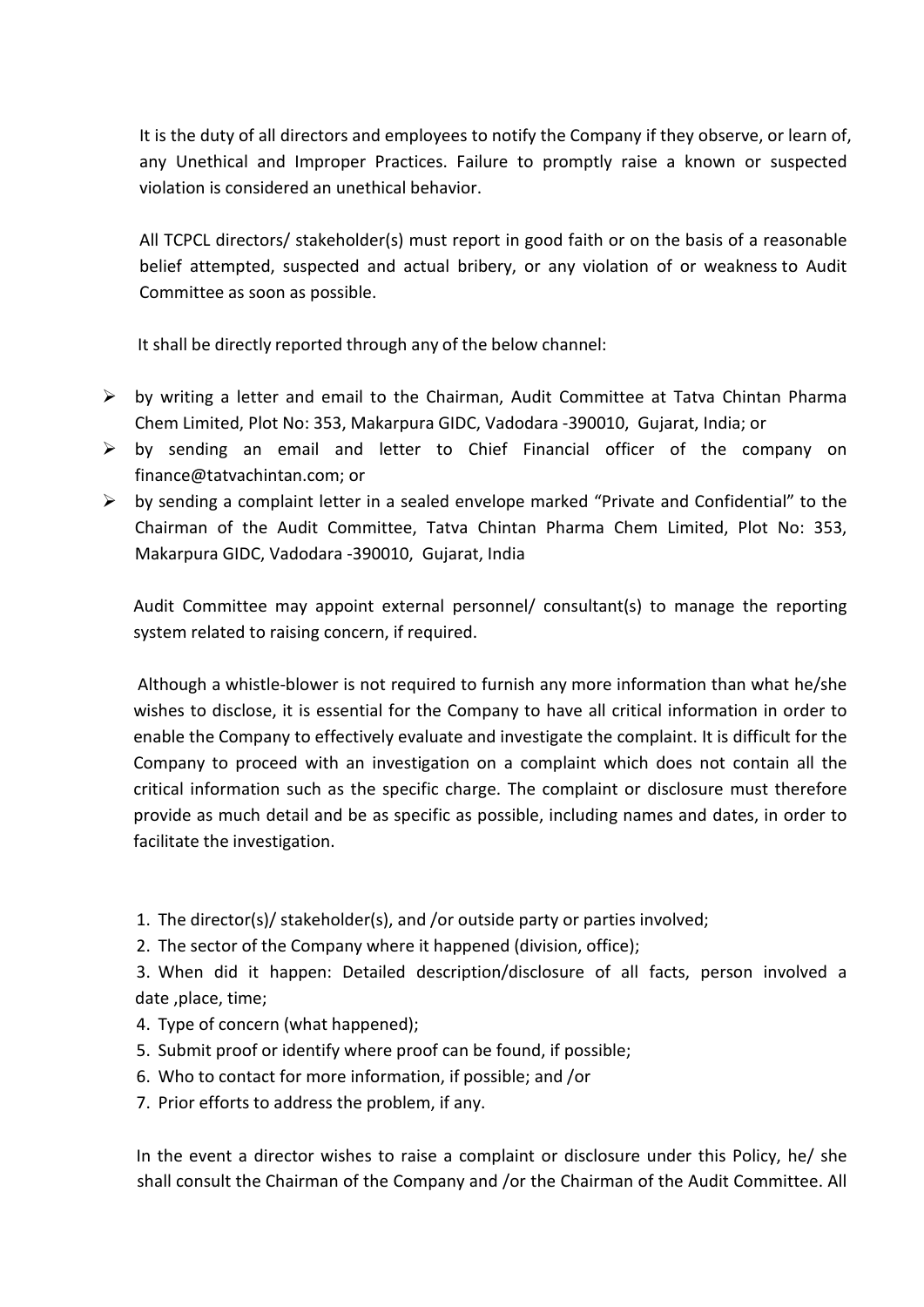such complaint or disclosure by director(s) shall be taken forward as per the directions of the<br>Chairman of the Audit Committee.<br>SEBI (Prohibition of Insider Trading) Regulations, 2015 mandates every Listed Company to<br>form such complaint or disclosure by director(s) shall be taken forward as per the directions of<br>Chairman of the Audit Committee.<br>SEBI (Prohibition of Insider Trading) Regulations, 2015 mandates every Listed Compan<br>formulate a such complaint or disclosure by director(s) shall be taken forward as per the directions of the<br>Chairman of the Audit Committee.<br>SEBI (Prohibition of Insider Trading) Regulations, 2015 mandates every Listed Company to<br>form such complaint or disclosure by director(s) shall be taken forward as per the directions of the<br>Chairman of the Audit Committee.<br>SEBI (Prohibition of Insider Trading) Regulations, 2015 mandates every Listed Company to<br>form such complaint or disclosure by director(s) shall be taken forward as per the directions of the<br>Chairman of the Audit Committee.<br>SEBI (Prohibition of Insider Trading) Regulations, 2015 mandates every Listed Company to<br>form such complaint or disclosure by director(s) shall be taken forward as per the directions of the<br>Chairman of the Audit Committee.<br>SEBI (Prohibition of Insider Trading) Regulations, 2015 mandates every Listed Company to<br>form

such complaint or disclosure by director(s) shall be taken forward as per the directions of the Chairman of the Audit Committee.<br>
SEBI (Prohibition of Insider Trading) Regulations, 2015 mandates every Listed Company to<br>
fo such complaint or disclosure by director(s) shall be taken forward as per the directions of the Chairman of the Audit Committee.<br>
SEBI (Prohibition of Insider Trading) Regulations, 2015 mandates every Listed Company to<br>
fo such complaint or disclosure by director(s) shall be taken forward as per the directions of the Chairman of the Audit Committee.<br>
SEBI (Prohibition of Insider Trading) Regulations, 2015 mandates every Listed Company to<br>
fo such complaint or disclosure by director(s) shall be taken forward as per the directions of the Chairman of the Audit Committee.<br>
CEBI (Prohibition of Insider Trading) Regulations, 2015 mandates every Listed Company to<br>
fo such complaint or disclosure by director(s) shall be taken forward as per the directions of the Chairman of the Audit Committee.<br>SEBI (Prohibition of Insider Trading) Regulations, 2015 mandates every Listed Company to<br>form such complaint or disclosure by director(s) shall be taken forward as per the directions of the Chairman of the Audit Committee.<br>Chairman of the Audit Committee.<br>SEBI (Prohibition of Insider Trading) Regulations, 2015 mand such complaint or disclosure by director(s) shall be taken forward as per the direction.<br>Chairman of the Audit Committee.<br>SEBI (Prohibition of Insider Trading) Regulations, 2015 mandates every Listed Comp<br>formulate a writt formulate a written Policy and Procedures for inquiry in case of leak of USPI or suspected leak<br>of UPSI and initiate appropriate inquiries on becoming aware of leak of UPSI or suspected leak<br>of UPSI and inform the SEBI pro IPSI and initiate appropriate inquiries on becoming aware of leak of UPSI or suspected leak<br>IPSI and inform the SEBI promptly of such leaks, inquiries and results of such inquiries.<br>
ordingly, in case if the Complaint is r of UPSI and inform the SEBI promptly of such leaks,inquiries and results of such inquiries.<br>
Accordingly, in case if the Complaint is related to leak of USPI or suspected leak of UPSI, the<br>
complainant shall follow the pro Accordingly, in case if the Complaint is related to leak of USPI or suspected leak of UPSI, the<br>
complainant shall follow the procedure stated under "Policy and procedure for inquiry in case<br>
of leak or suspected leak of mplainant shall follow the procedure stated under "Policy and procedure<br>leak or suspected leak of Unpublished Price Sensitive Information ("Leak<br>this regard, in case if complaint is received by Head HR / any other con<br>all of leak or suspected leak of Unpublished Price Sensitive Information ("Leak of UPSI Policy")."<br>
In this regard, in case if complaint is received by Head HR / any other competent person, it<br>
shall forward the same to Compli this regard, in case if complaint is received by Head HR / any other competer<br>all forward the same to Compliance Officer as per Leak of UPSI Policy. In<br>mplaint is against the Compliance Officer himself, it shall be forward Shall forward the same to Compliance Officer as per Leak of UPSI Policy. In case if the<br>
Complaint is against the Complaince Officer himself, it shall be forwarded to Managing Director<br>
as per Leak of UPSI Policy.<br>
INVESTI

# 7. INVESTIGATIONS

- 
- whistle-blower;
- 
- 
- mplaint is against the Compliance Officer himself, it shall be forwarded to Managing Director<br>per Leak of UPSI Policy.<br>VESTIGATIONS<br>Maintenance of Register of Complaints : Audit Committee shall maintain a Register of<br>Mhist per Leak of UPSI Policy.<br> **VESTIGATIONS**<br>
Maintenance of Register of Complaints : Audit Committee shall maintain a Register of<br>
Whistle Blower's Report. Each complaint shall bear unique number.<br>
Allegation tracker should b
- 
- INVESTIGATIONS<br>
IMMENTERATIONS<br>
IMMENTERATIONS<br>
IMMENTERATIONS Whistle Blower's Report. Each complaint shall bear unique number.<br>
IMMENTERATION TRATIONS with the complaints are precised from any<br>
whistle-blower;<br>
All the **VESTIGATIONS**<br>
Maintenance of Register of Complaints : Audit Committee shall maintain a Register of<br>
Whistle Blower's Report. Each complaint shall bear unique number.<br>
Allegation tracker should be maintained for each of t Maintenance of Register of Complaints : Audit Committee shall maintain a Register of<br>
Whistel Blower's Report. Each complaint shall bear unique number.<br>
Allegation tracker should be maintained for each of the complaints r Maintenance of Register of Complaints : Audit Committee shall maintain a Register of<br>Whistle Blower's Report. Each complaint shall bear unique number.<br>Allegation tracker should be maintained for each of the complaints rece whistle Blower's Report. Each complaints : Audro Committee sinar minimism a negister of<br>Mistle Blower's Report. Each complaint shall bear unique number.<br>Allegation tracker should be maintained for each of the complaints re Will allegation tracker should be maintained for each of the complaints received from any<br>whistle-blower;<br>All the concern(s) reported through channels as per section 6 above ,shall be received by<br>Audit Committee;<br>Based on As an oversight function, an update of all the complaints received inoin any<br>  $\triangleright$  and the concern(s) reported through channels as per section 6 above ,shall be received by<br>  $\triangleright$  Based on the facts provided by the whi wisse-conver,<br>All the concern(s) reported through channels as per section 6 above ,shall be received by<br>Audit Committee;<br>Based on the facts provided by the whistle-blower, the Audit Committee shall initiate<br>preliminary equ Any Director(s) / stakeholder(s) who observe any Unethical and Improper Practices or Alleged Wrongtiu Committee chall initiate preliminary enquiry; it may appear that the complaint reported may have no basis, or may not b Solution of the acts in the discussion of the winster-buower, the solution of the preliminary enquiry;<br>  $\triangleright$  If, based on preliminary enquiry, it may appear that the complaint reported may have no<br>
basis, or may not be **Example 19:** The parallel with the complaint reported may have no<br>
Explore the same of the pursued under this Policy, it may be dismissed at that<br>
stage and the decision to be documented in the allegation tracker;<br>  $\triangleright$
-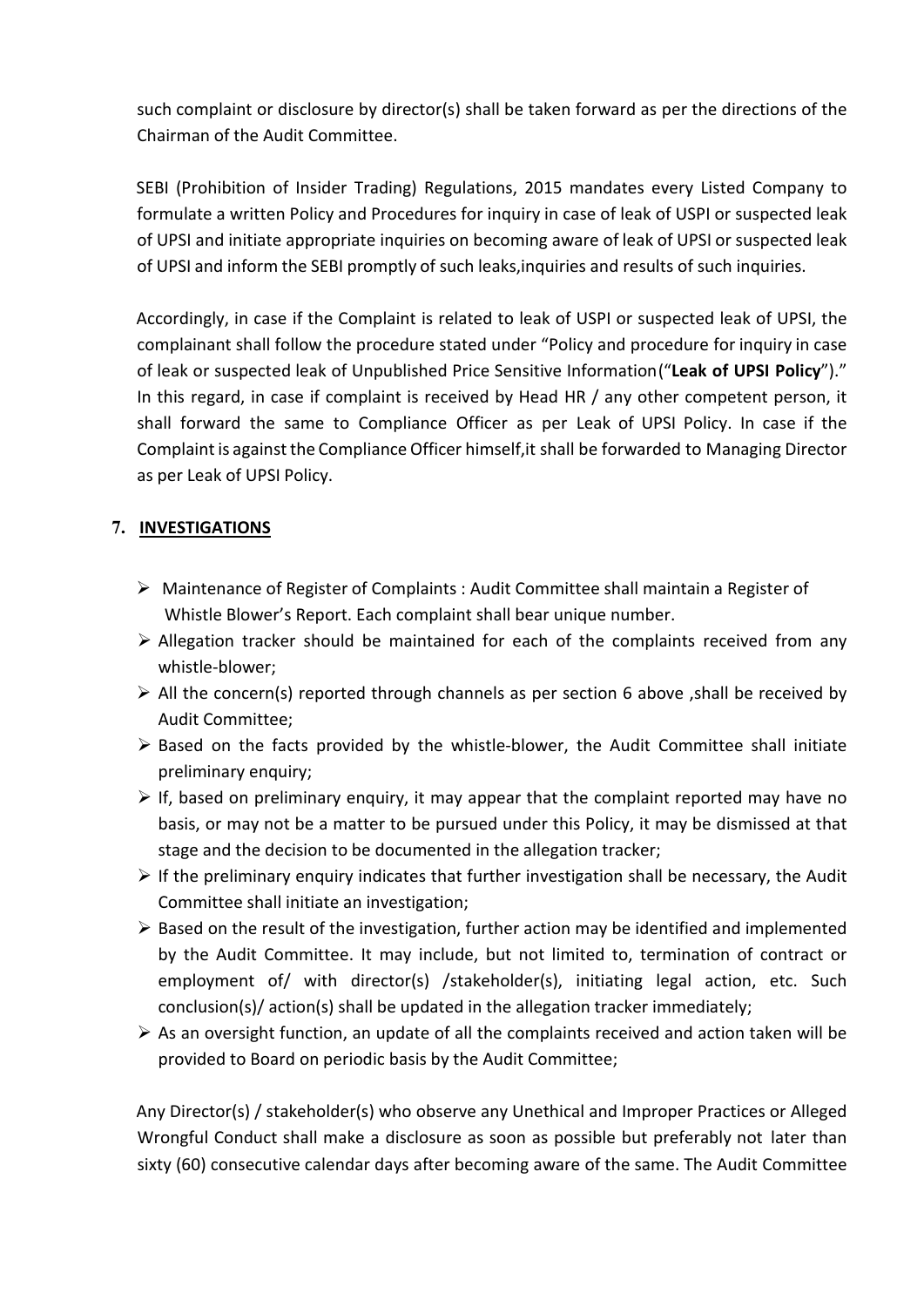shall acknowledge receipt of the complaint/disclosure to the Whistleblower within seven (7)<br>days of the receipt of the complaint/disclosure.<br>Audit Committee shall appropriately and expeditiously investigate the complaint/d Shall acknowledge receipt of the complaint/disclosure to the Whistleblower within seven (7<br>days of the receipt of the complaint/disclosure.<br>Audit Committee shall appropriately and expeditiously investigate the complaint/di Shall acknowledge receipt of the complaint/disclosure to the Whistleblower within seven (7)<br>days of the receipt of the complaint/disclosure.<br>Audit Committee shall appropriately and expeditiously investigate the complaint/d In this regard Audit Committee shall appropriately and expeditiously investigate the complaint/disclosure (7)<br>Audit Committee shall appropriately and expeditiously investigate the complaint/disclosure<br>received.<br>In this reg  $\mathbf s$  shall acknowledge receipt of the complaint/disclosure to the Whistleblower within seven (7)<br>days of the receipt of the complaint/disclosure.<br>Audit Committee shall appropriately and expeditiously investigate the com

received.

- 
- 
- Shall acknowledge receipt of the complaint/disclosure to the Whistleblower within seven (7)<br>Audit Committee shall appropriately and expeditiously investigate the complaint/disclosure<br>received.<br>In this regard Audit Committe Shall acknowledge receipt of the complaint/disclosure to the Whistleblower within seven (7)<br>
days of the receipt of the complaint/disclosure.<br>
Audit Committee shall appropriately and expeditiously investigate the complaint Shall acknowledge receipt of the complaint/disclosure to the Whistleblower within seven (7)<br>days of the receipt of the complaint/disclosure.<br>Audit Committee shall appropriately and expeditiously investigate the complaint/d
- all acknowledge receipt of the complaint/disclosure to the Whistleblower within seven (7)<br>ys of the receipt of the complaint/disclosure.<br>dit Committee shall appropriately and expeditiously investigate the complaint/disclos all acknowledge receipt of the complaint/disclosure to the Whistleblower within seven (7)<br>ys of the receipt of the complaint/disclosure.<br>dit Committee shall appropriately and expeditiously investigate the complaint/disclos Shall acknowledge receipt of the complaint/disclosure to the Whistleblower within seven (7)<br>
days of the receipt of the complaint/disclosure.<br>
Audit Committee shall appropriately and expeditiously investigate the complaint

all acknowledge receipt of the complaint/disclosure to the Whistleblower within seven (7)<br>ys of the receipt of the complaint/disclosure.<br>dit Committee shall appropriately and expeditiously investigate the complaint/disclos dit Committee shall appropriately and expeditiously investigate the complaint/disclosure<br>eived.<br>this regard Audit Committee may authorize a committee of Managerial Personnel to<br>estigate into the matter and prescribe the sc Audit Committee shall appropriately and expeditiously investigate the complaint/disclosure<br>received.<br>
In this regard Audit Committee may authorize a committee of Managerial Personnel to<br>
investigate into the matter and pr Audit Committee shall appropriately and expeditiously investigate the complaint/disclosure<br>
received.<br>
In this regard Audit Committee may authorize a committee of Managerial Personnel to<br>
investigate into the matter and pr received.<br>
In this regard Audit Committee may authorize a committee of Managerial Personnel to<br>
investigate into the matter and prescribe the scope and time limit there:<br>
> Audit Committee shall provide a detailed outline

In us regard valuat committee integral and the ministere or winding in reisonic in the single-<br>  $\triangleright$  Audit Committee shall provide a detailed outline for the investigation;<br>  $\triangleright$  Audit Committee shall have right to ou and the matter and presente the stope and the limit there.<br>
> Audit Committee shall have right to outline detailed procedure for an investigation;<br>
> Where the Audit Committee / Audit Committee had designated a senior exe inter a hall provide a detailed outline for the investigation;<br>
⇒ Audit Committee shall have right to outline detailed procedure for an investigation;<br>
⇒ Where the Audit Committee / Audit Committee had designated a senio A would committee shall have right to outline detailed procedure for an investigation;<br>
A what Committee fol Managerial Personnel for investigation, they shall mandatorily adhere to<br>
compend procedure for Managerial Perso A where the Audit Committee Jation counter leader procession of intressignation, they shall mandatorily adhere to scope and procedure outlined by Audit Committee / Audit Committee for investigation;  $\triangleright$  The Audit Commi Figure in exual condination, they shall committee of Managerial Personnel for investigation, they shall mandatorily adhere to scope and procedure outlined by Audit Committee / Audit Committee for investigation;<br>
> The Aud come and procedure or wanger arrivale trisonation (in the subsequent, they share marmation or soope and procedure outlined by Audit Committee / Audit Committee for inve > The Audit Committee, shall have right to call for a Frequency stand in the right of the Company or other person(s), as they may dimensionly decision of any director(s) /stakeholder(s) of the Company or other person(s), as they may deem appropriate for the purpose of conduc exammaturo or any unectourly *i*s ance the purpose of conducting investigation under this Policy.<br>
Frame for Redressal of Complaints – Audit Committee shall complete all the formalities and<br>
try to resolve the matter withi may vear a purpose or the purpose or conducting investigation under this rouge.<br>
Frame for Redressal of Complaints – Audit Committee shall complete all the formalities and<br>
try to resolve the matter within three months fro Triamin' or incuressary complemins – munimized since the interpedicular and complement in the traction thereof shall be in writing alongwith necessary justification.<br>The Audit Committee shall inquire in respect of the whi Externation thereor shall be in writing along with recessary justineation.<br>
The Audit Committee shall inquire in respect of the whistle-blower's complaint/disclosure<br>
and after inquiry/investigation the Audit Committee sha The Audit Committee shall inquire in respect of the whistle-blower's complaint/disclosure<br>and after inquiry/investigation the Audit Committee shall report the findings to the Managing<br>Director of the Company, who shall con The Nuture Sharm Internet and the The State of the Winderstower's complement of and after inquiry/investigation the Audit Committee shall report the findings to the Managing Director of the Company, who shall consider the and ance-mapay, who shall consider the same. The final report shall be placed before<br>the Chairman of the Audit Committee by the Audit Committee or the Chairman of the<br>Company, as the case may be so that the Chairman of the breector of the Comman of the Audit Committee by the Audit Committee or the Chairman of the Company, as the case may be so that the Chairman of the Audit Committee or the Chairman of the Company, as the case may be so that

che Chainman or the Nuture Chainman of the Audit Committee can keep watch<br>company, as the case may be so that the Chairman of the Audit Committee can keep watch<br>on the investigations as per the provision of the Companies A conpany, as the case may be so that the chainman of the Audit Committee can keep watch<br>on the investigations as per the provision of the Companies Act 2013 and relevant SEBI<br>Guidelines in force.<br>The decision of Audit Commi on the investigations as per the provision of the companies Act 2013 and relevated Guidelines in force.<br>The decision of Audit Committee or the Chairman of the Audit Committee or the Chair<br>the Company shall be final and bin

- 
- 
-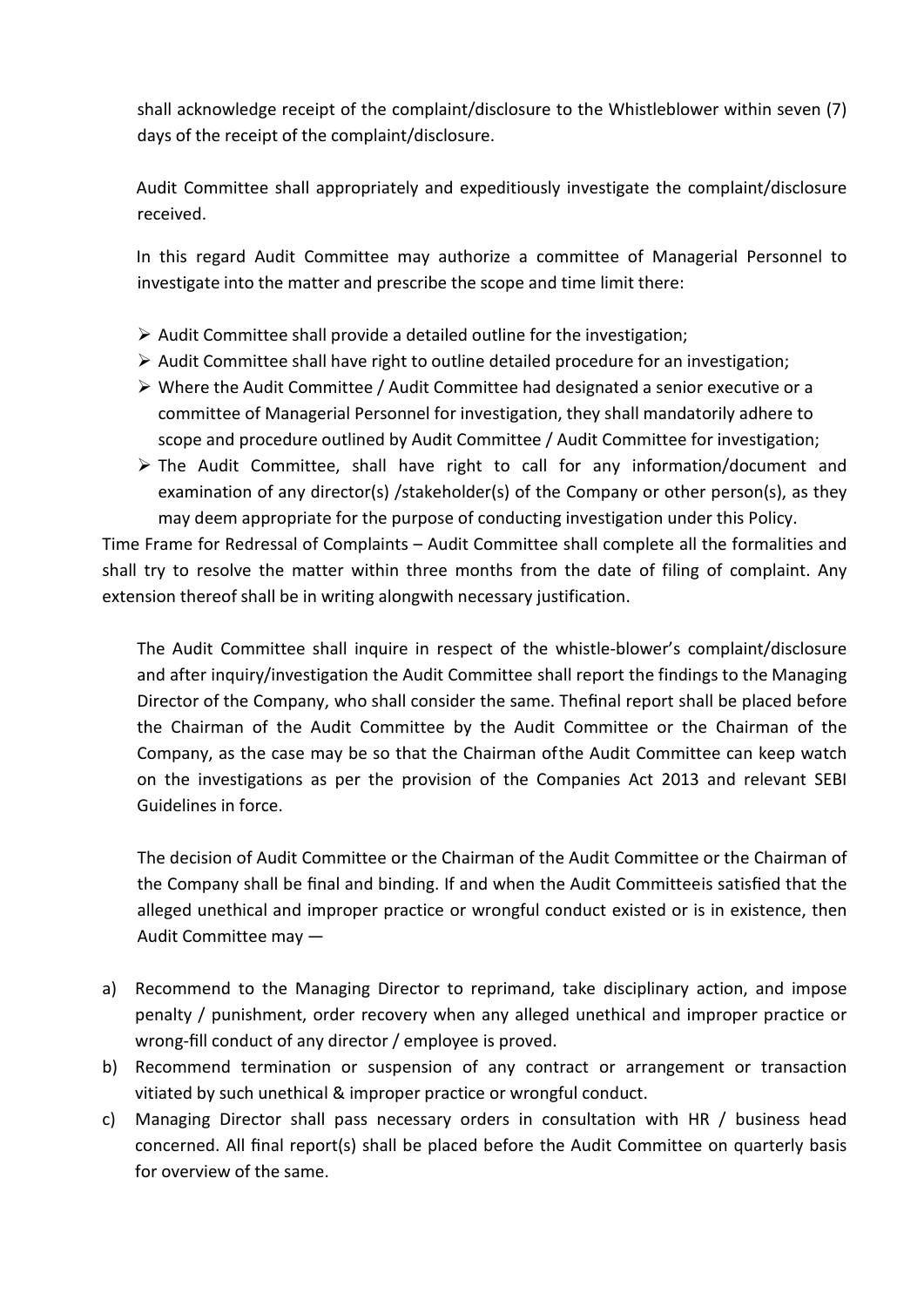In case of complaint related to leak of UPSI or suspected leak of UPSI, the Inquiry procedure and<br>disciplinary action procedure as stated in Leak of UPSI Policy shall be adhered to and followed<br>with.<br>**8.** NON RETALIATION I In case of complaint related to leak of UPSI or suspected leak of UPSI, the Inquiry procedure and<br>disciplinary action procedure as stated in Leak of UPSI Policy shall be adhered to and followed<br>with.<br>**8.** NON RETALIATION / with. 1 case of complaint related to leak of UPSI or suspected leak of UPSI, the Inisciplinary action procedure as stated in Leak of UPSI Policy shall be adhe<br> **8. NON RETALIATION I RESPONSIBILITY**<br>
The directors/stakeholder(s) See of complaint related to leak of UPSI or suspected leak of UPSI, the Inquiry procedure and<br>plinary action procedure as stated in Leak of UPSI Policy shall be adhered to and followed<br>**NON RETALIATION / RESPONSIBILITY**<br>Th In case of complaint related to leak of UPSI or suspected leak of UPSI, the Inquiry procedure and<br>disciplinary action procedure as stated in Leak of UPSI Policy shall be adhered to and followed<br>with.<br>**8. NON RETALIATION** see of complaint related to leak of UPSI or suspected leak of UPSI, the Inquiry procedure and<br>plinary action procedure as stated in Leak of UPSI Policy shall be adhered to and followed<br>I.<br>**NON RETALIATION / RESPONSIBILITY** In case of complaint related to leak of UPSI or suspected leak of UPSI, the Inquiry procedure and<br>disciplinary action procedure as stated in Leak of UPSI Policy shall be adhered to and followed<br>with.<br>**8. NON RETALIATION** In case of complaint related to leak of UPSI or suspected leak of UPSI, the Inquiry procedure and<br>
sisteplinary action procedure as stated in Leak of UPSI Policy shall be adhered to and followed<br>
with.<br>
8. NON RETALIATION In case of complaint related to leak of UPSI or suspected leak of UPSI, the Inquiry procedure and<br>disciplinary action procedure as stated in Leak of UPSI Policy shall be adhered to and followed<br>with.<br>**8. NON RETALIATION /** see of complaint related to leak of UPSI or suspected leak of UPSI, the Inquiry procedure and<br>plinary action procedure as stated in leak of UPSI Policy shall be adhered to and followed<br>i.<br>**NON RETALIATION / RESPONSIBILITY** In case of complaint related to leak of UPSI or suspected leak of UPSI, the Inquiry procedure and<br>
disciplinery action procedure as stated in Leak of UPSI Policy shall be adhered to and followed<br>
with.<br>
8. NON RETALIATION ise of complaint related to leak of UPSI or suspected leak of UPSI, the inquiry procedure and<br>plinary action procedure as stated in Leak of UPSI Policy shall be adhered to and followed<br>.<br>**NON RETALIATION / RESPONSIBILITY**<br> Sigmant related to leak of UPSI or suspected leak of UPSI, the Inquiry<br>
piplinary action procedure as stated in Leak of UPSI Policy shall be adhered to<br>
1.<br>
NON RETALIATION I RESPONSIBILITY<br>
The directors/ stakeholder(s) u

- 
- 
- 
- 
- Isciplinary action procedure as stated in Leak of UPSI Policy shall be adnered to and followed<br>
9. **A.**<br> **8. NON RETALIATION / RESPONSIBILITY**<br>
The directors/stakeholder(s) under investigation:<br>
Phay or may not be inform

**NON RETALIATION / RESPONSIBILITY**<br>The directors/stakeholder(s) under investigation:<br>Valgor or may not be informed of the allegations or investigation being carried out, depending<br>the valgor or may not be informed of the a **EXECT CONDUMATE TO THE CONTITE CONTITE CONTITE CONTITE CONTITE CONTITE CONTITE CONTITE CONTITE (INCONTITE ARE CONTITE ARE CONTITE ARE CONTITE CONTITE ARE CONTINUES A daty to co-operate with the Audit Committer during the** The uncousy stacehouterly, oncer investigation. The diagram of original the alleged active is in the sensitivity and seriousness of the complaint;<br>
rolds a duty to co-operate with the Audit Committee during the course of i show in my compares or the anguations or investigation being cannot be users the comptent of the Audit Committee during the course of investigation;<br>Holds a duty to co-operate with the Audit Committee during the course of The sensitivity and sentouch on-operate with the Audit Committee during the course of investigation;<br>
Shall not withhold, destroy, delete or tamper evidence, in any form;<br>
Shall be given an opportunity to respond to materi Follow and with the Multimization of the matter Communication of the matter of the state of investigation, the listing the content of the matter of the matter of the investigation, the listing the properties there are comp Dialition to winnout, usaslovy, calce to rearrive eventing, in any joint, the line spiral in the investigation<br>
Shall be given an opportunity to respond to material findings contained in the investigation<br>
eport unless the Epotr unress wire are competing reasons not cot ou so,<br>
system access to the director(s) /stakeholder(s) under suspicion of committing irregularity/<br>
Ilegality/ impropriety may be discontinued until the investigation/ revi System access to the unectouring the interaction of committent pregnanty<br>interactions of the method of the protection of committed against<br>the process is designed to offer protection to the whistleblower (employees and dir

wigniven minimization of the minimization of the whistleblower (employees and directors) in the process is designed to offer protection to the whistleblower (employees and directors) provided that the disclosure made / con **IFTHE THE SUCATA TO WHISTLE BLOWER**<br>The process is designed to offer protection to the whistleblower (employees and directors)<br>provided that the disclosure made / concern raised / allegations made ("complaint") by a<br>whist **PROTECTION TO WHISTLE BLOWER**<br>The process is designed to offer protection to the whistleblower (employees and directors)<br>provided that the disclosure made / concern raised / allegations made ("complaint") by a<br>whistleblow The process is designed to offer protection to the whistleblower (employees and directors)<br>provided that the disclosure made / concern raised / allegations made ("complaint") by a<br>provided that the disclosure made / concer manner. provided that the disclosure made *i* concern raised *i* allegations made (complaint r) by a whistleblower is in good failth and the allegeration or non-action company's Code of Conduct. The Company affirms that it will no whisteleolower is in good atath annot the Group Poin-action constructes a genuine and<br>Encricus breach of what is laid down in the Group Values and/or Company's Code of Conduct.<br>The Company affirms that it will not allow an senous breach of what is laid down in the Group Values and/or Company s Code of Conduct.<br>The Company affirms that it will not allow any whisteleblower to be victimized for making any<br>complaint. Any kind of victimization of Ine Company antific will not allow any whistelelower to be victimized or making any<br>complaint. Any kind of victimization of the whistelelower brought to the notice of the Value<br>Standards Committee will be treated as an act complaint. Any kind of victimization of the whistleblower prought to the notice of the value<br>Standards Committee will be treated as an act warranting disciplinary action.<br>As a Company, we condemn any kind of discrimination As a Company, we condemn any kind of discrimination, harassment, victimization or any<br>other unfair employment practice adopted against the whistels<br>blowers. Complete protection<br>will be given to the whistele<br>blowers against As a Company, we concemn any kind of discrimination, harassment, victimization or any<br>other unfair employment practice adopted against the whistelelowers. Complete protection<br>will be given to the whistelelowers against any other unitar employment practice adopted against the whistelenowers. Complete protection<br>will be given to the whistleblowers against any unfair practices like realiation, thereto r<br>intimidation or termination/suspension of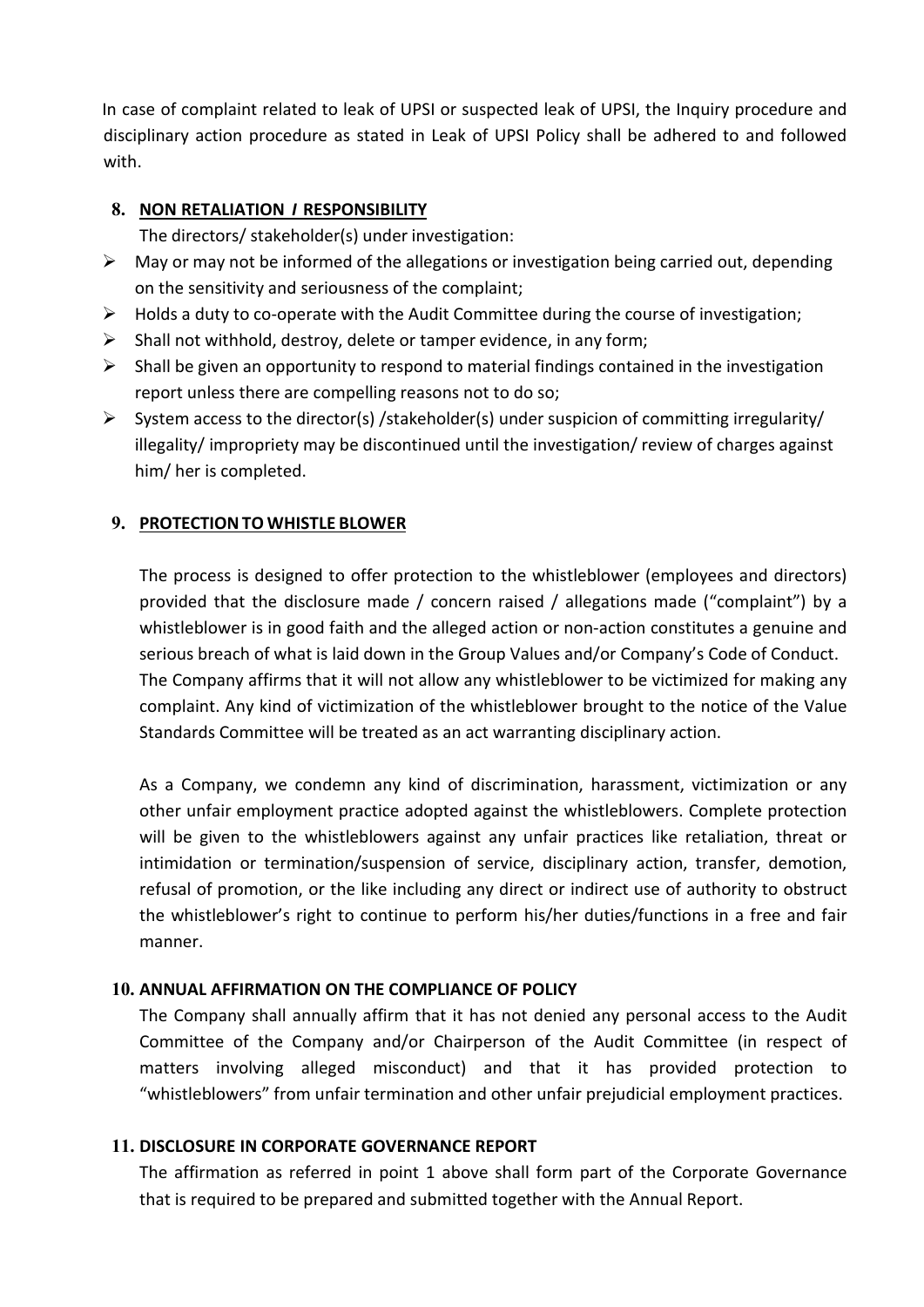# 12. MODIFICATION

**MODIFICATION**<br>The Company may modify this Policy unilaterally at any time without notice. Modification may<br>be necessary, among other reasons, to maintain compliance with local, state and central<br>regulations and/"or accomm **MODIFICATION**<br>The Company may modify this Policy unilaterally at any time without notice. Modification may<br>be necessary, among other reasons, to maintain compliance with local, state and central<br>regulations and/"or accomm

**MODIFICATION**<br>The Company may modify this Policy unilaterally at any time without notice. Modification may<br>be necessary, among other reasons, to maintain compliance with local, state and central<br>regulations and/"or accomm 12. **MODIFICATION**<br>
The Company may modify this Policy unilaterally at any time without notice. Modification may<br>
be necessary, among other reasons, to maintain compliance with local, state and central<br>
regulations and/"or **MODIFICATION**<br>The Company may modify this Policy unilaterally at any time without notice. Modification may<br>be necessary, among other reasons, to maintain compliance with local, state and central<br>egulations and/"or accommo **MODIFICATION**<br>The Company may modify this Policy unilaterally at any time without notice. Modification may<br>e necessary, among other reasons, to maintain compliance with local, state and central<br>egulations and/"or accommod The Company may modify this Policy unilaterally at any time without notice. No<br>e necessary, among other reasons, to maintain compliance with local, stegulations and/"or accommodate organizational changes within the Company The Company may modify this Policy unilaterally at any time without notice. Modification may<br>be necessary, among other reasons, to maintain compliance with local, state and central<br>egulations and/"or accommodate organizati Inc. company and interval units Foury units and the metally and the content of the constant of the percessary, among other reasons, to maintain compliance with local, state and centre<br>egulations and/"or accommodate organiz Explanations and y or accommiodate origanizational changes within the complain<br>
For the purpose of registering any complaint or for any questions/ query or<br>
any Guidance related to this Policy or for providing any feedback For the purpose of registering any complaint or for any questions/ query on th<br>any Guidance related to this Policy or for providing any feedback related to the<br>Policy or suggesting any improvements, please contact the Comp

Vadodara-390010 **In the Company Secretary**<br> **In case if the Company Secretary**<br> **In case if the Company Secretary<br>
<b>ITatva Chintan Pharma Chem Limited**<br>
Plot no:353, Makarpura GIDC,<br>
Vadodara-390010<br>
Gujarat, India<br>
In case if the Complai Company Secretary<br>
Company Secretary<br>
Tatva Chintan Pharma Chem Limited<br>
Plot no:353, Makarpura GIDC,<br>
Vadodara-390010<br>
Gujarat, India<br>
Email: cs@tatvachintan.com<br>
In case if the Complaint is related to leak of UPSI or sus

- **Company Secretary**<br> **Tatva Chintan Pharma Chem Limited**<br>
Plot no:353, Makarpura GIDC,<br>
Vadodara-390010<br>
Gujarat, India<br>
Email: cs@tatvachintan.com<br>
In case if the Complaint is related to leak of UPSI or suspected leak of **Company Secretary**<br> **Tatva Chintan Pharma Chem Limited**<br>
Plot no:353, Makarpura GIDC,<br>
Vadodara-390010<br>
Gujarat, India<br>
Email: cs@tatvachintan.com<br>
In case if the Complaint is related to leak of UPSI or suspected leak of **Company Secretary**<br> **Tatva Chitan Pharma Chem Limited**<br>
Plot no:353, Makarpura GIDC,<br>
Vadodara-390010<br>
Gujarat, India<br>
Email: cs@tatvachintan.com<br>
In case if the Complaint is related to leak of UPSI or suspected leak of U **COMPUTS THE WE THE SUBJECT THE SUBJECT THE SUBJECT THE SUBJECT THAT ALT THAT ALT THAT ALT EXECT UPS IN THAT EXECT THAT ALT EXECT THAT ALT ALT SUBJECT THAT AND INTERTATELLY A) All concern(s) reported shall be kept confiden** Flot no:353, Makapura GIDC,<br>Plot no:353, Makapura GIDC,<br>Vadodara-390010<br>Gujarat, India<br>Email: cs@tatvachintan.com<br>In case if the Complaint is related to leak of UPSI or suspected leak o<br>complainant shall follow the procedu Fuchium and the matter<br>
Wadodara-390010<br>
Vadodara-390010<br>
In case if the Complaint is related to leak of UPSI or suspected leak of UPSI, the<br>
complainant shall follow the procedure stated under Leak of UPSI Policy.<br>
SECREC **COLUTE:**<br> **Notionally Complaint in the Complaint is related to leak of UPSI or suspected leak of UPSI, the<br>
complainant shall follow the procedure stated under Leak of UPSI Policy,<br>
<b>SECRECY / CONFIDENTIALITY**<br>
All conce ation, muta<br>ail: cs@tatvachintan.com<br>case if the Complaint is related to leak of UPSI or suspected lea<br>pplainant shall follow the procedure stated under Leak of UPSI Policy.<br>**RECY / CONFIDENTIALITY**<br>concern(s) reported sha Linai: Esgetavachimantion<br>
In case if the Complaint is related to leak of UPSI or suspected leak of UPSI, the<br>
complainant shall follow the procedure stated under Leak of UPSI Policy.<br>
SECRECY I CONFIDENTIALITY<br>
All conce In case if the Complaint is related to leak of UPSI or suspected leak of UPSI, the complainant shall follow the procedure stated under Leak of UPSI Policy.<br>
SECRECY I CONFIDENTIALITY<br>
All concern(s) reported shall be kept In case in the Complemati is related to reack of the original conceptions of complainant shall follow the procedure stated under Leak of UPSI Policy.<br> **SECRECY I CONFIDENTIALITY**<br> **All concern(s) reported shall be kept con 14. <u>SECRECY / CONFIDENTIALITY</u>**<br>
a) All concern(s) reported shall be kept confidential and may be shared strictly on a 'need to<br>
know' basis. (However, it is to be noted that in certain jurisdictions, the same is prohib **Example:** The **Fronting and** the kept confidential and may be shared strictly on a 'need to know' basis. (However, it is to be noted that in certain jurisdictions, the same is prohibited by klaw and in such cases, TCPCL
- -
	-
	-
	-
	-
- -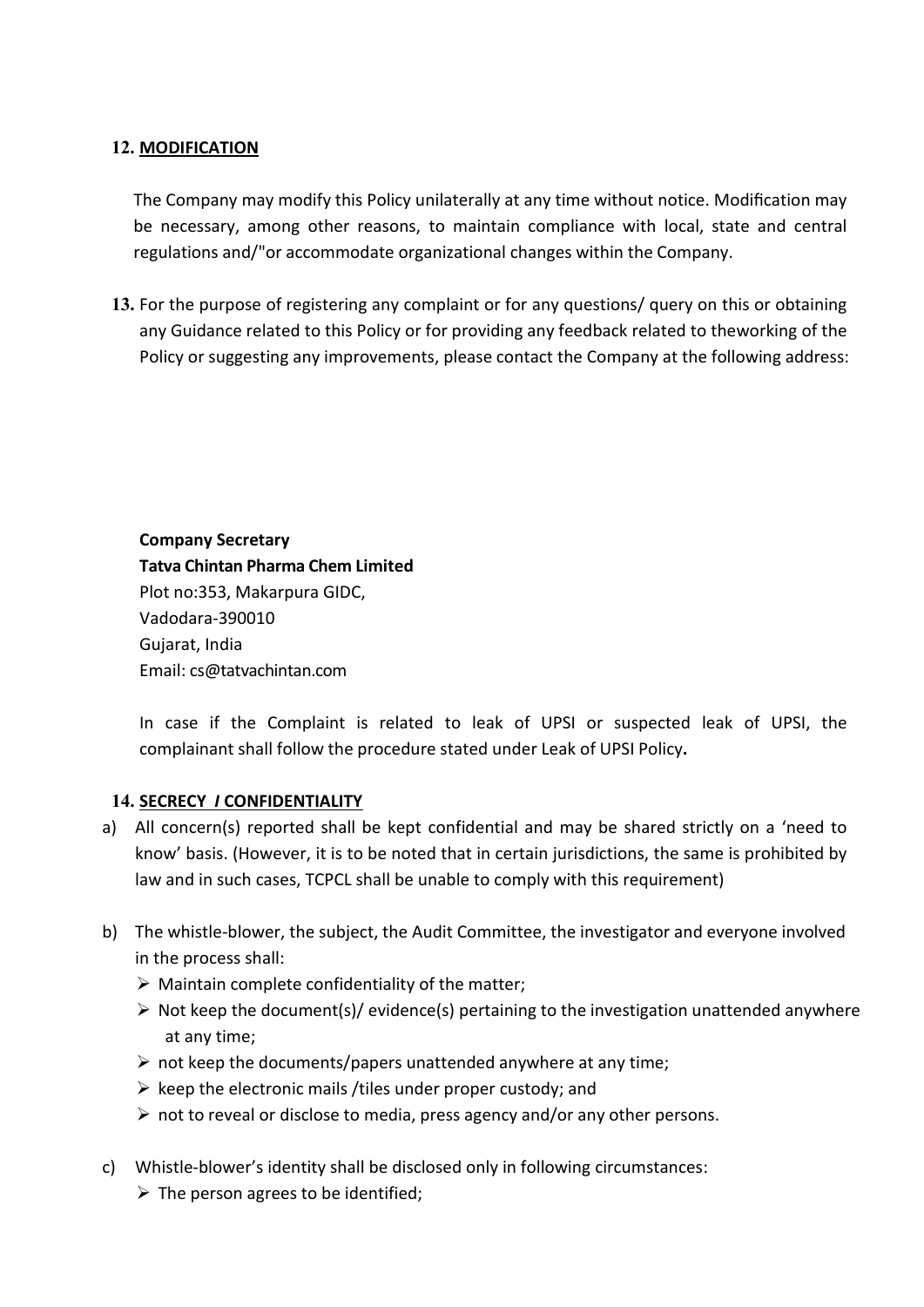- In Identification shall be necessary to allow TCPCL or law enforcement officials to investigate<br>
In Interval or respond effectively;<br>
Interval of the required by law. Identification shall be necessary to allow TCPCL or law enforcement officials to<br>or respond effectively;<br>Identification shall be required by law.  $\triangleright$  Identification shall be necessary to allow TCPCL or law enforcement officials to investigate<br>or respond effectively;<br> $\triangleright$  Identification shall be required by law.
- 

→ Identification shall be required by law.<br>Important Templates<br>Annexure 1 – Template for reporting violations<br>Annexure 1 - Template for Reporting Violation

| <b>Annexure 1 - Template for Reporting Violation</b> |
|------------------------------------------------------|
|------------------------------------------------------|

# Portant Templates<br>
Annexure 1 – Template for reporting violations<br>
Annexure 1 - Template for Reporting Violation<br>
Value Standards Committee <at Group/ Business or Unit level>:<br>
Sase select the applicable incident type(s) f |<br>| Important Templates<br>| Annexure 1 – Template for reporting violations<br>|<br>| To: Value Standards Committee <at Group/ Business or Unit level>: Important Templates<br>Annexure 1 – Template for reporting violations<br>To: Value Standards Committee <at Group/ Business or Unit level>:<br>Please select the applicable incident type(s) from the list below that best describes the Important Templates<br>Annexure 1 – Template for reporting violations<br>To: Value Standards Committee <at Group/ Business or Unit level>:<br>Please select the applicable incident type(s) from the list below that best describes the

- Important Templates<br>Annexure 1 Template for reporting violations<br>To: Value Standards Committee <at Group/ Business or Unit level>:<br>Please select the applicable incident type(s) from the list below that best describes the Contant Templates<br>
Sexure 1 – Template for reporting violations<br>
Annexure 1 - Template for Reporting Violation<br>
Value Standards Committee <at Group/ Business or Unit level>:<br>
Sexes select the applicable incident type(s) f Department Templates<br>
Department Template for reporting violations<br> **Annexure 1 - Template for Reporting Violation<br>
Value Standards Committee <at Group/ Business or Unit level>:<br>
ase select the applicable incident type(s)** sortant Templates<br>
sharing the Theorem Confidential informations<br>
Annexure 1 - Template for Reporting Violation<br>
Value Standards Committee <at Group/ Business or Unit level>:<br>
sase select the applicable incident type(s) f the members of any members of any members of any members of any members of any members of any nature of any nature of any nature of any nature of any nature  $\frac{1}{2}$  and  $\frac{1}{2}$  and  $\frac{1}{2}$  and  $\frac{1}{2}$  any nature Department Templates<br>
Annexure 1 – Template for reporting violations<br>
Value Standards Committee <at Group/ Business or Unit level>:<br>
Sase select the applicable incident type(s) from the list below that best describes the<br> oortant Templates<br>
exure 1 – Template for reporting violations<br>
Annexure 1 – Template for Reporting Violation<br>
Value Standards Committee <at Group/ Business or Unit level>:<br>
ase select the applicable incident type(s) from oortant Templates<br> **Annexure 1 – Template for reporting violations**<br> **Annexure 1 – Template for Reporting Violation**<br> **Value Standards Committee <at Group/ Business or Unit level>:**<br> **Sase select the applicable incident t** oriant Templates<br> **Annexure 1 - Template for reporting violations**<br> **Annexure 1 - Template for Reporting Violation**<br> **Value Standards Committee <at Group/ Business or Unit level>:**<br> **Lesse select the applicable incident ty Example 1 – Template for reporting violation**<br> **Value Standards Committee <at Group/ Business or Unit level>:**<br> **Sase select the applicable incident type(s) from the list below that best describes the<br>
ne(s)you are repor** nexure 1 - Template for Reporting Violation<br>
ue Standards Committee <at Group/ Business or Unit level>:<br>
select the applicable incident type(s) from the list below that best describes the<br>
you are reporting. Please note t Nalue Standards Committee <at Group/Business or Unit level>:<br>
asse select the applicable incident type(s) from the list below that best describes the<br>
e(s)you are reporting. Please note that multiple issues can be selecte Value Standards Committee <at Group/ Business or Unit level>:<br>
ase select the applicable incident type(s) from the list below that best describes<br>
ie(s)you are reporting. Please note that multiple issues can be selected<br>
1 value Summarce Sat Corollate Independent and Sole and Sole and Sole and Sole and Sole and Sole and Sole and Sole and Sole and Sole and Sole and Sole and Sole and Sole and Sole and Sole and Sole and Sole and Sole and Sole a **Exercise the plusion include in the safety in the safety and selected delse plyou are reporting. Please note that multiple issues can be selected**<br>
1. Misappropriation of company assets or resources<br>
2. Conflict of inter Exprement Company assets or resources and the selection<br>1. Misappropriation of company assets or resources<br>2. Conflict of interest<br>3. Inappropriate sharing of confidential information<br>4. Financial fraud of any nature<br>5. Vi
	-
	- 15. Others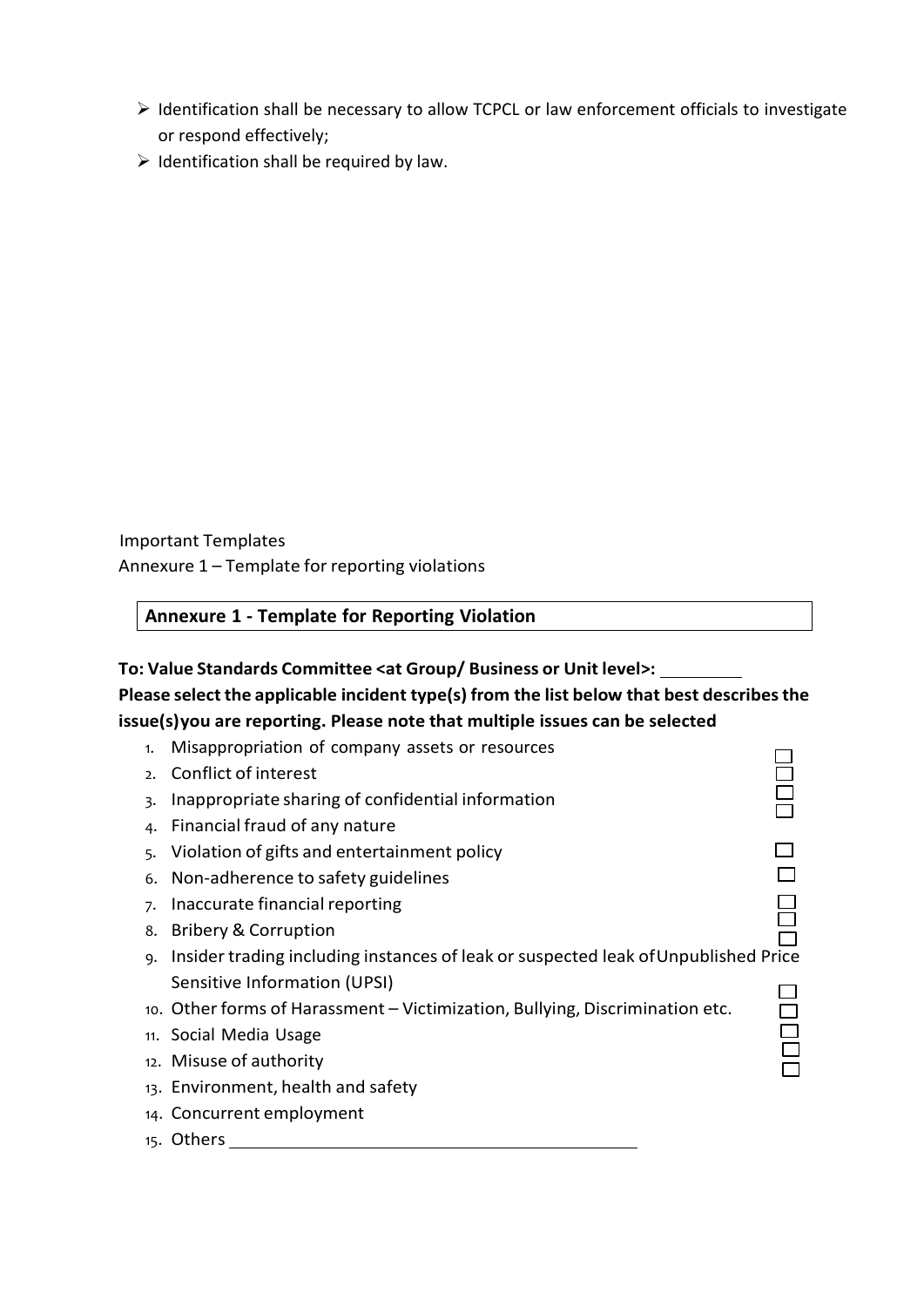|                                             |                               | Please provide name, designation and department of the person(s) involved?               |             |
|---------------------------------------------|-------------------------------|------------------------------------------------------------------------------------------|-------------|
|                                             | Name                          | Department                                                                               | Designation |
| Individual 1                                |                               |                                                                                          |             |
| Individual 2                                |                               |                                                                                          |             |
| Individual 3                                |                               |                                                                                          |             |
| Individual 4                                |                               |                                                                                          |             |
|                                             |                               |                                                                                          |             |
|                                             |                               |                                                                                          |             |
|                                             |                               |                                                                                          |             |
|                                             |                               | When did the incident occur? (Please provide tentative date if you do not know the exact |             |
| date)                                       |                               |                                                                                          |             |
| Please confirm the location of the incident |                               |                                                                                          |             |
|                                             |                               |                                                                                          |             |
| How did you find out about this incident?   |                               |                                                                                          |             |
|                                             |                               |                                                                                          |             |
| How long has this been occurring for?       |                               |                                                                                          |             |
| $\triangleright$ Less than a month          |                               |                                                                                          |             |
| 1-6 months<br>➤                             |                               |                                                                                          |             |
|                                             |                               |                                                                                          |             |
| 6-12 months<br>≻                            |                               |                                                                                          |             |
| $\blacktriangleright$                       | <b>Greater than 12 months</b> | Please provide a detailed description of the incident. To enable your company to act on  |             |

- 
- 
- 
- 

ividual 4<br>
en did the incident occur? (Please provide tentative date if you do not kn<br>
e)<br>
ase confirm the location of the incident<br>
w did you find out about this incident?<br>
w long has this been occurring for?<br>
> Les than en did the incident occur? (Please provide tentative date if you do not know the exacted<br>
e)<br>
ase confirm the location of the incident<br>
whid you find out about this incident?<br>
whong has this been occurring for?<br>
> Less tha When did the incident occur? (Please provide tentative date if you do not know the exact<br>
date)<br>
Please confirm the location of the incident<br>
How did you find out about this incident?<br>  $\begin{array}{l} \star \star \star \star \star \star \star \star \star \star \star \star \star \star$ When did the incident occur? (Please provide tentative date if you do not know the exact<br>
date)<br>
Please confirm the location of the incident<br>
How did you find out about this incident?<br>  $\begin{array}{l} \star \star \star \star \star \star \star \star \star \star \star \star \star \star$ When did the incident occur? (Please provide tentative date if you do not know the exact<br>date)<br>Please confirm the location of the incident?<br>How did you find out about this incident?<br>How long has this been occurring for?<br>> characters. Providing the station of the includent<br>
How long has this been occurring for?<br>  $\ge$  Less than a months<br>  $\ge$  Less than a months<br>  $\ge$  Less than any order of the includent. To enable your company to act on<br>
your complaint, Is anyone else aware of this incident?<br>
Is a strongen and formulation of the incident. To enable your company to act on<br>
your complaint, you are requested to provide specific information. Where possible, please<br>
includenam Fractional information of the incident. To enable your company to act on<br>
Please provide a detailed description of the incident. To enable your company to act on<br>
your complaint, you are requested to provide specific inf Freake provide a decision of the initial time initial to anyone of the company of the possible, please<br>includenames, location, date, time etc. Please note that this field is limited to 5,000<br>characters.<br>Do you have any ev

Yes

- Yes
- $\triangleright$  No  $\blacksquare$

- $\triangleright$  Yes
- $>$  No

- Yes
- $\triangleright$  No

 $\triangleright$  No  $\blacksquare$